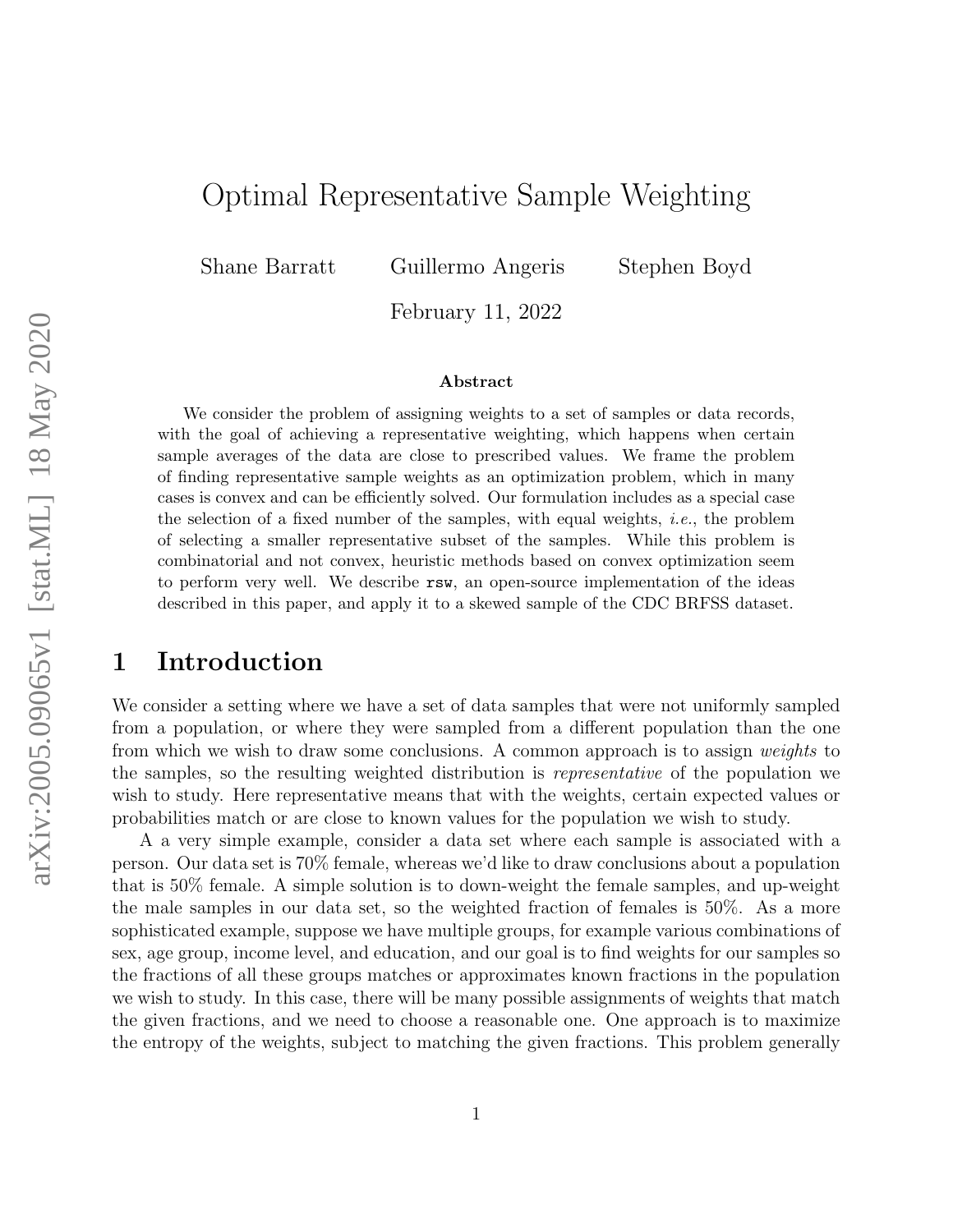does not have an analytical solution but it can be solved by various methods, for example, raking or iterative proportional fitting [\[1,](#page-18-0) §7], or the methods described in this paper.

We formulate a general method for choosing weights that balances two objectives: making the weighted sample representative, *i.e.*, matching some known fractions or other statistics, and having weights with desirable properties, such as being close to uniform. We pose this as an optimization problem. In many practical cases, the problem is convex, and so can be solved efficiently [\[2\]](#page-18-1); in others, the problem can be expressed as a mixed-integer convex optimization problem, which in general is hard to solve exactly, but for which simple and effective heuristics can be developed.

Our method allows for a variety of measures of how representative a weighted data set is, and a variety of other desirable properties for the weights themselves. Simple examples of measures of representativeness include allowing the user to specify ranges for fractions or expected values, instead of insisting that the values are matched precisely. For example, we might specify that the weighted sample should have a fraction of females between 49% and 51%, instead of insisting that it should be exactly 50%. As a simple example of desirable properties for the weights, we can specify minimum and maximum allowable values for the weights, e.g., we can require that the weights range between one half and twice the uniform weighting, so no sample is down- or up-weighted by more than a factor of two.

One particularly interesting constraint we can impose on the weights is that they are all zero, except for a specified number k of them, and those must have the same weight,  $1/k$ . The weighted data set is then nothing more than a subset of  $k$  of our original samples, with the usual uniform weights. This means that we are selecting a set of k samples from our original data set that is representative. This can be useful when we need to carry out some expensive further testing of some of the samples, and we wish to choose a subset of them that is representative.

In this paper we present a general framework for choosing weights, and a general algorithm for solving the associated optimization problems. Our method, which is based on an operator splitting method called ADMM (alternating directions method of multipliers), solves the problem exactly when it is convex, and is a good heuristic when the problem is not convex. We have implemented the method as an open source software package in Python, called rsw (for representative sample weights). It handles a wide variety of weight selection problems, and scales to very large problems with hundreds of thousands or millions of samples, making it suitable for almost all practical surveys.

**Related work.** Survey weighting is a well-studied problem in statistics (see, e.g., [\[3\]](#page-18-2) for an overview). The simplest technique for survey weighting is post-stratification [\[4\]](#page-18-3). When the samples can be divided into a finite number of groups, and we want the fraction of samples in each group to be equal to some given fraction, post-stratification adjusts the weights of each group using a simple formula so that the fraction of samples in the weighted groups match the given fractions [\[5\]](#page-18-4). For example, if we had 4 female samples and 6 male samples, and we wanted half to be female, we would give each female sample a weight of 0.125 and each male sample a weight of 0.083. Post-stratification, when applied to multiple attributes,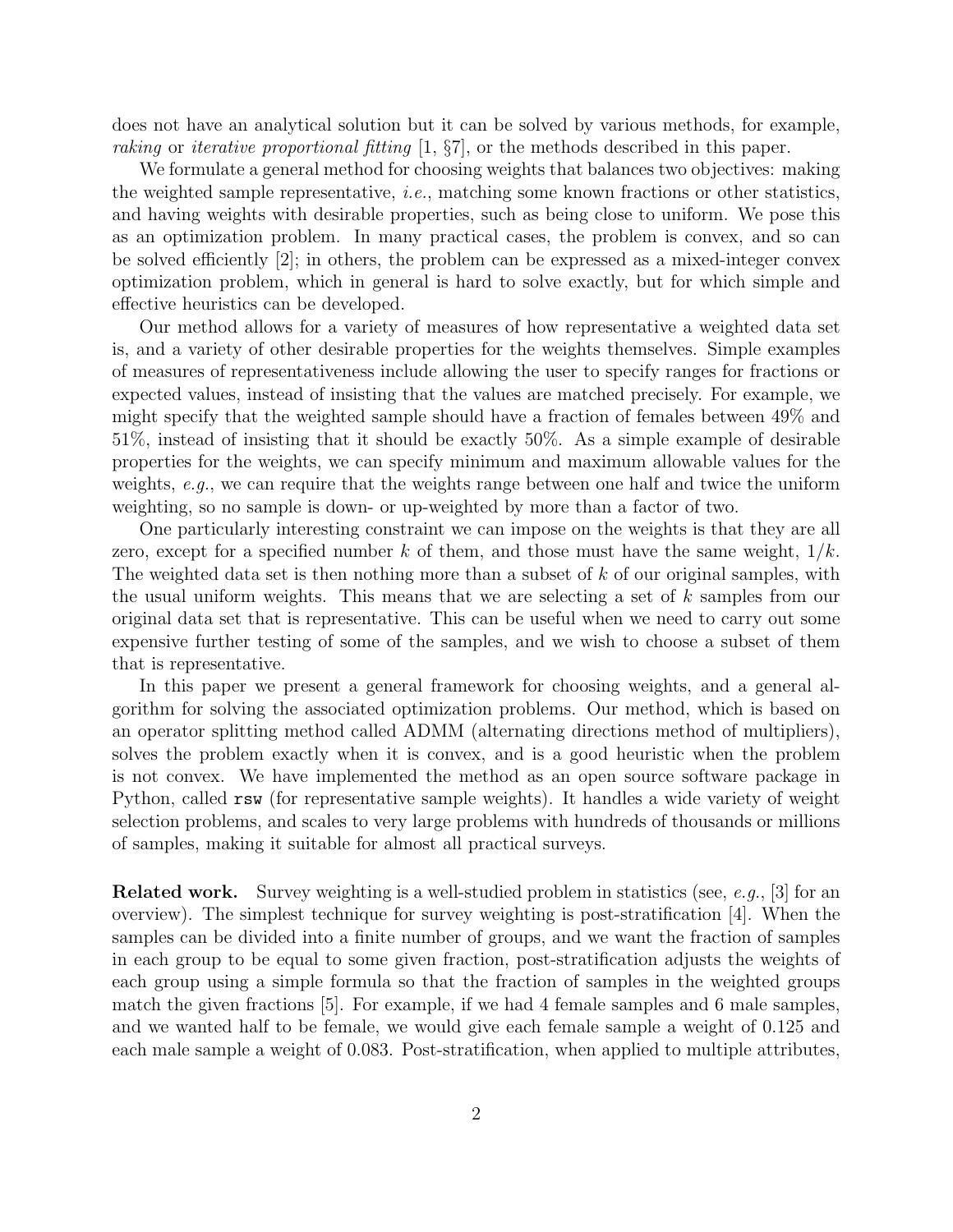requires the groups to be constructed as each combination of the attributes, which might lead to many groups and be undesirable [\[1,](#page-18-0) §7.3].

An alternative to post-stratification, when there are multiple attributes, is to match the marginal distribution for each attribute instead of the full joint distribution, while maximizing the entropy of the sample weights. This problem is exactly the maximum entropy problem described in §[3.1.](#page-5-0) The most common iterative algorithm used in practice is raking (also known as iterative proportional fitting or rim weighting) [\[6,](#page-18-5) [7,](#page-18-6) [8\]](#page-18-7), which works by cycling through each attribute and performing post-stratification in order to gradually update the sample weights. Raking is the standard weighting method used by many public pollsters, according to the Pew Research Center [\[9\]](#page-18-8). It was observed that a version of raking can be seen as coordinate ascent on the dual of the maximum entropy problem, which is guaranteed to converge [\[10,](#page-18-9) [11\]](#page-18-10) (see appendix [A\)](#page-22-0). Other optimization-based formulations of survey weighting can be found in [\[12,](#page-18-11) [13\]](#page-18-12).

There are a number of generalizations to the raking procedure, that are each for different regularizers [\[10,](#page-18-9) §3]. Some of these are linear weighting [\[14\]](#page-18-13) (which uses the Pearson  $\mathcal{X}^2$ -divergence between the weights and the prior on the weights as the regularizer), logit weighting, and truncated linear weighting. Each of these has a corresponding generalized raking procedure, yet all of these generalizations are instances of our formulation, and can be easily solved using our ADMM algorithm even when the loss or regularizer is nonsmooth. Another technique is logistic regression weighting, which regresses the probability of sampling each sample on the sample attributes, and uses the reciprocal of the predicted sampling probabilities as weights [\[15,](#page-19-0) [16\]](#page-19-1). We note that various heuristic techniques have been proposed for constraining the weights in the raking algorithm  $[17, \S3]$  $[17, \S3]$ , but, in our formulation, these can be easily expressed as constraints included in the regularizer. To our best knowledge, the representative selection problem, described in §[3.2,](#page-6-0) has not appeared in the literature. The closest problem is representative subset selection [\[18\]](#page-19-3), which tries to select a set of samples that are as different as possible from one another.

Once sample weights have been found, they can be used in a Horvitz–Thompson estimator to estimate various quantities [\[19\]](#page-19-4). They can also be used in down-stream statistical analysis, e.g., linear regression [\[20\]](#page-19-5). We discuss these and some other applications for weights in  $\S4$ . For a discussion of whether weighting is appropriate or not for a particular dataset or goal, see, e.g., [\[21\]](#page-19-6). (Our focus is on finding weights, and not whether or not using them is appropriate.)

Another important aspect of survey weighting is non-response weighting (also known as propensity weighting or direct standardization). Non-response weighting is the first part of the weighting process, which adjusts the weight of each sample based on the probability that a sample with those attributes would not respond to the survey  $[1, \S 9]$  $[1, \S 9]$ . The most common technique is to construct a logistic regression model, which regresses the response probability on the sample attributes [\[22\]](#page-19-7). We assume that non-response weighting has already been performed, or that there is no non-response bias in the dataset.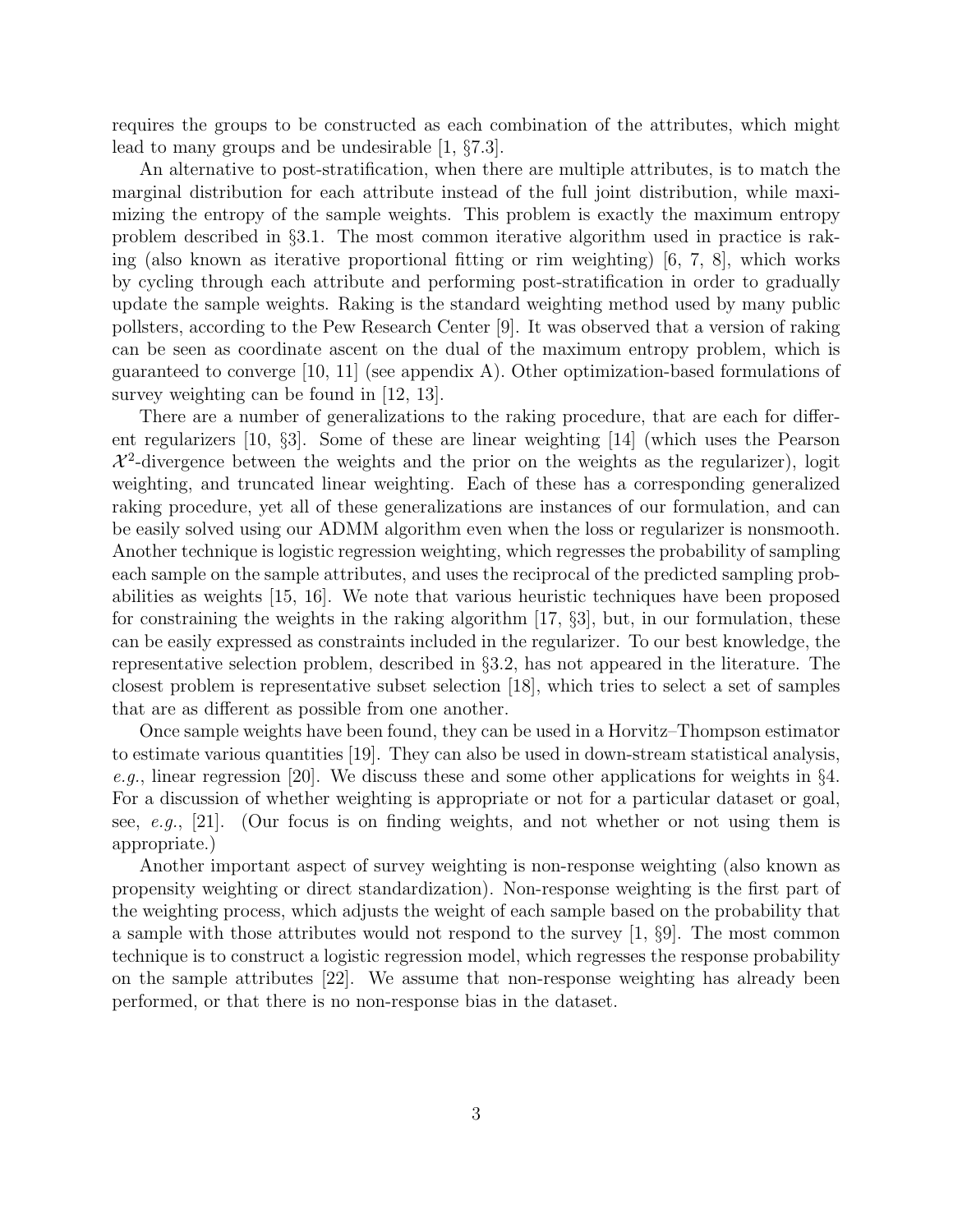Outline. In §[2](#page-3-0) we describe the setting of sample weighting and the optimization problem of finding representative sample weights. In §[3](#page-5-1) we provide a number of examples of the representative sample weighting problem. In §[5](#page-8-0) we give a solution method based on ADMM. In §[4](#page-7-0) we describe a number of applications once sample weights have been computed. In §[6](#page-11-0) we demonstrate our method on annual survey data from the U.S. CDC. We conclude in §[7](#page-15-0) with extensions and variations.

Appendix [A](#page-22-0) gives a proof that raking is equivalent to performing block coordinate ascent on the dual variables for a particular instance of the representative sample weighting problem, and appendix [B](#page-26-0) gives a table of desired expectations for the provided examples.

## <span id="page-3-0"></span>2 Representative sample weighting

In this section we describe the general problem of representative sample weighting.

**Samples and weights.** We are given n samples or data records  $x_1, \ldots, x_n \in \mathcal{X}$ . For our purposes the feature values  $x_i$  and the feature set X do not matter; they will enter our problem in a very specific way, described below. We will assign a weight  $w_i \in \mathbf{R}_+$  to each sample  $x_i$ ,  $i = 1, \ldots, n$ , where  $\mathbf{1}^T w = 1$  and **1** is the all-ones vector. The sample weights induce a distribution on  $\{x_1, \ldots, x_n\}$ , with  $\text{Prob}(x_i) = w_i$ ,  $i = 1, \ldots, n$ . Our goal is to choose these sample weights.

**Expected values of functions.** We are given real-valued functions  $F_j: \mathcal{X} \to \mathbf{R}, j =$  $1, \ldots, m$ . We let  $f \in \mathbb{R}^m$  denote the expected values of these functions under the induced distribution,

$$
f_j = \sum_{i=1}^n w_i F_j(x_i), \quad j = 1, ..., m.
$$

We express this as  $f = Fw$ , where  $F \in \mathbf{R}^{m \times n}$  is the matrix with entries  $F_{ij} = F_i(x_j)$ . In the sequel we will only need this matrix  $F$ ; we will not otherwise need the particular values of  $x_i$  or the functions  $F_j$ .

**Probabilities.** We note that when the function  $F_j$  is the  $\{0, 1\}$  indicator function of a set  $S \subseteq \mathcal{X}, f_j$  is the probability of S under the induced distribution. As an elementary example of this, S could be the set of examples that are female (which is encoded in x), in which case  $f_j$  is the probability, under the weights w, that the sample is female.

As an extension of this, suppose  $F_1, \ldots, F_m$  are the  $\{0, 1\}$  indicator functions of the sets  $S_1, \ldots, S_m \subseteq \mathcal{X}$ , and each example is in exactly one of these sets (*i.e.*, they are a partition). In this case  $f = Fw$  is a distribution on  $\{1, \ldots, m\}$ , *i.e.*,  $f \ge 0$  (elementwise) and  $\mathbf{1}^T f = 1$ . As an elementary example, these could be a partition of samples into female and male, and a number of age groups;  $f_j$  is then the probability under the weighted distribution that an example is in group  $j$ , which is some combination of sex and age group.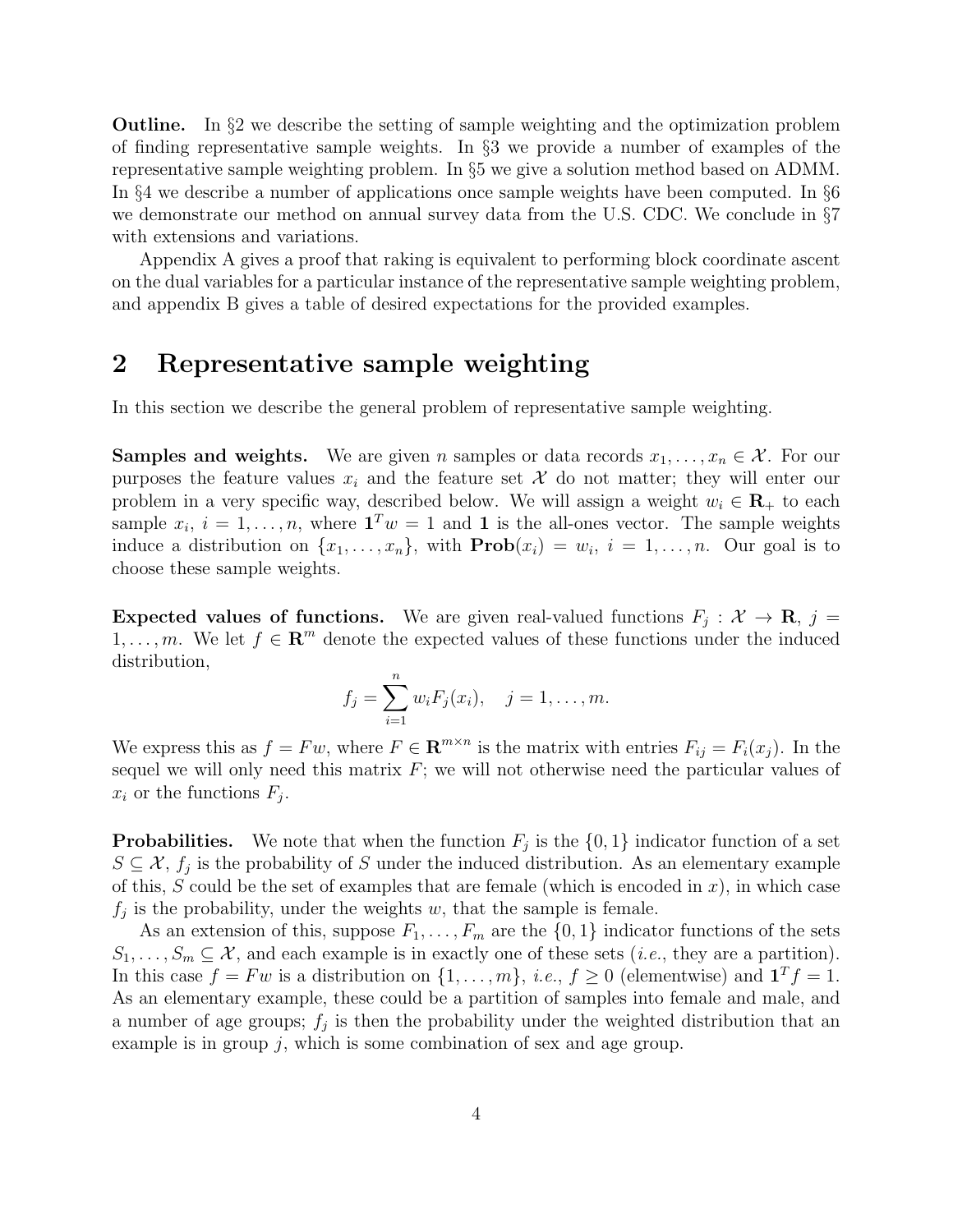Desired expected values and loss function. Our task is to choose the weights  $w \in \mathbb{R}^n_+$ + so that this induced distribution is representative, which means that the expected values of the functions of  $x_i$  are near some target or desired values, denoted  $f^{des} \in \mathbb{R}^m$ . To get a numerical measure of how representative the induced distribution is, we introduce a loss function  $\ell : \mathbf{R}^m \times \mathbf{R}^m \to \mathbf{R} \cup \{+\infty\}$ , where  $\ell(f, f^{\text{des}})$  measures our dissatisfaction with a particular induced expected value  $f$  and desired expected value  $f<sup>des</sup>$ . We use infinite values of  $\ell$  to denote constraints on f and  $f^{des}$ . For example, to constrain  $f = f^{des}$ , we let  $\ell(f, f^{\text{des}}) = +\infty$  for  $f \neq f^{\text{des}},$  and  $\ell(f, f^{\text{des}}) = 0$  for  $f = f^{\text{des}}$ . Other common losses include the sum squares loss  $||f - f^{\text{des}}||_2^2$ , or the  $\ell_1$  loss  $||f - f^{\text{des}}||_1$ .

When f is a distribution on  $\{1,\ldots,m\}$  (*i.e.*, for all w with  $w \geq 0$ ,  $\mathbf{1}^T w = 1$ , we have  $Fw \geq 0$  and  $\mathbf{1}^T Fw = 1$ , a reasonable loss is the Kullback-Liebler (KL) divergence from  $f<sup>des</sup>$ , a desired target distribution,

$$
\ell(f, f^{\text{des}}) = \sum_{i=1}^{m} f_i \log(f_i/f_i^{\text{des}}).
$$

Here we assume all entries of  $f$  together form a distribution; if there are multiple groups of entries in  $f$  that form distributions we can use the sum of the KL divergences from their associated target distributions. As an example and special case suppose  $f_i$  is the probability that  $x \in S_i$ , where  $S_i \subseteq \mathcal{X}$  are sets (not necessarily a partition), for which we have target values  $f_i^{\text{des}}$ . Then  $1 - f_i$  is the probability that  $x \notin S_i$ . A reasonable loss is the sum of the KL divergence from these two probabilities and their associated desired probabilities, *i.e.*,

$$
\ell(f, f^{\text{des}}) = \sum_{i=1}^{m} \left( f_i \log(f_i/f_i^{\text{des}}) + (1 - f_i) \log((1 - f_i)/(1 - f_i^{\text{des}})) \right).
$$

**Regularizer.** We also have preferences and requirements on the choice of weights, beyond  $w \geq 0$  and  $\mathbf{1}^T w = 1$ , unrelated to the data samples and functions. We express these using a regularization function  $r : \mathbf{R}^n \to \mathbf{R} \cup \{\infty\}$ , where we prefer smaller values of  $r(w)$ . Again, we use infinite values of r to denote constraints on w. For example, to constrain  $w \geq w^{\min}$ for  $w^{\min} \in \mathbb{R}_+^n$ , we let  $r(w) = +\infty$  whenever  $w < w^{\min}$ .

An important example of a regularizer is the negative entropy, with

$$
r(w) = \sum_{i=1}^{n} w_i \log w_i,
$$

which is the same as the KL divergence from the distribution given by  $w$  and the uniform distribution  $1/n$  on  $\{1, \ldots, n\}$ . This regularizer expresses our desire that the weights have high entropy, or small KL deviation from uniform. A simple extension of this regularizer is the KL deviation from a (non-uniform) target distribution  $w^{\text{tar}}$ .

Regularizers can be combined, as in

<span id="page-4-0"></span>
$$
r(w) = \begin{cases} \sum_{i=1}^{n} w_i \log w_i & (1/(\kappa n)) \mathbf{1} \le w \le (\kappa/n) \mathbf{1} \\ \infty & \text{otherwise,} \end{cases}
$$
(1)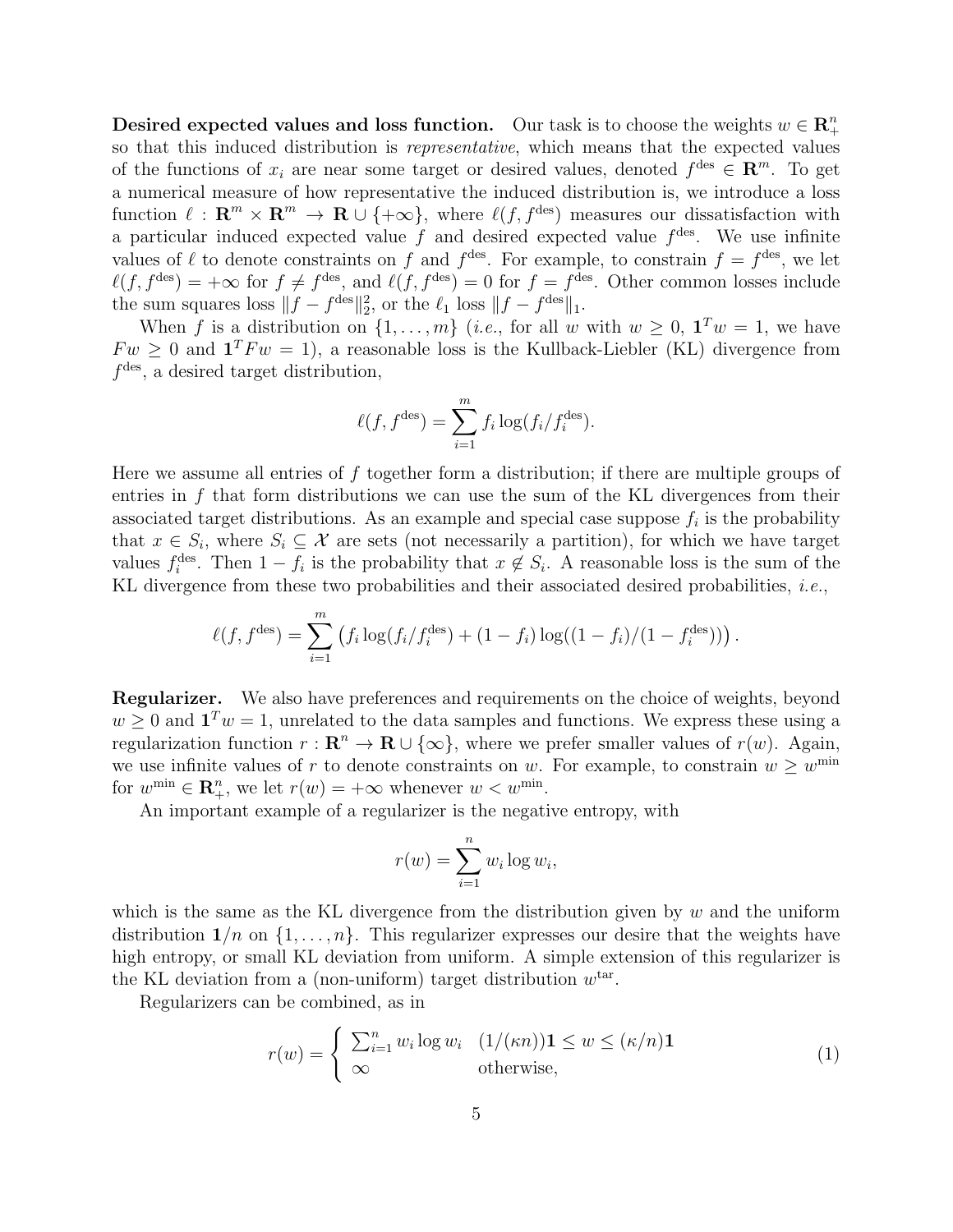where  $\kappa > 1$  is a given hyper-parameter. This regularizer combines negative entropy with the constraint that no sample is up- or down-weighted by a factor more than  $\kappa$ .

Representative sample weighting problem. We propose to choose weights as a solution of the representative sample weighting problem

<span id="page-5-2"></span>minimize 
$$
\ell(f, f^{\text{des}}) + \lambda r(w)
$$
  
subject to  $f = Fw, \quad w \ge 0, \quad \mathbf{1}^T w = 1,$  (2)

with variables w and f, and positive hyper-parameter  $\lambda$ . The objective is a weighted sum of the loss, which measures how unrepresentative the induced distribution is, and the regularization, which measures our displeasure with the set of weights. The hyper-parameter  $\lambda$ is used to control the trade off between these two objectives.

The representative sample weighting problem [\(2\)](#page-5-2) is specified by the loss function  $\ell$  and desired expected values  $f<sup>des</sup>$ , the regularizer r, and the matrix F which gives the function values  $F_i(x_i)$ .

**Convexity.** When  $\ell$  is convex in its first argument and r is convex, problem [\(2\)](#page-5-2) is a convex optimization problem, and so can be efficiently solved [\[2\]](#page-18-1). Many interesting and useful instances of the representative sample weighting problem are convex; a few are not. The cases when the problem is not convex can be solved using global optimization methods; we will also recommend some simple but effective heuristics for solving such problems approximately.

### <span id="page-5-1"></span>3 Examples

In this section we give two examples of the representative sample weighting problem.

#### <span id="page-5-0"></span>3.1 Maximum entropy weighting

The first case we consider is where we want to find the maximum entropy sample weights that exactly match the desired expected values. This is a representative sample weighting problem, with the loss and regularizer

$$
\ell(f, f^{\text{des}}) = \begin{cases} 0 & f = f^{\text{des}}, \\ +\infty & \text{otherwise}, \end{cases} \qquad r(w) = \sum_{i=1}^{n} w_i \log w_i.
$$

Since both the loss and regularizer are convex, problem [\(2\)](#page-5-2) is a convex optimization problem. We call the (unique) solution to problem [\(2\)](#page-5-2) with this loss and regularizer the maximum entropy weighting. The maximum entropy weighting is the most random or evenly spread out weighting that exactly matches the desired expected values.

The maximum entropy weighting problem is convex and readily solved by many methods. The typical complexity of such methods is order  $nm^2$ , *i.e.*, linear in the number of samples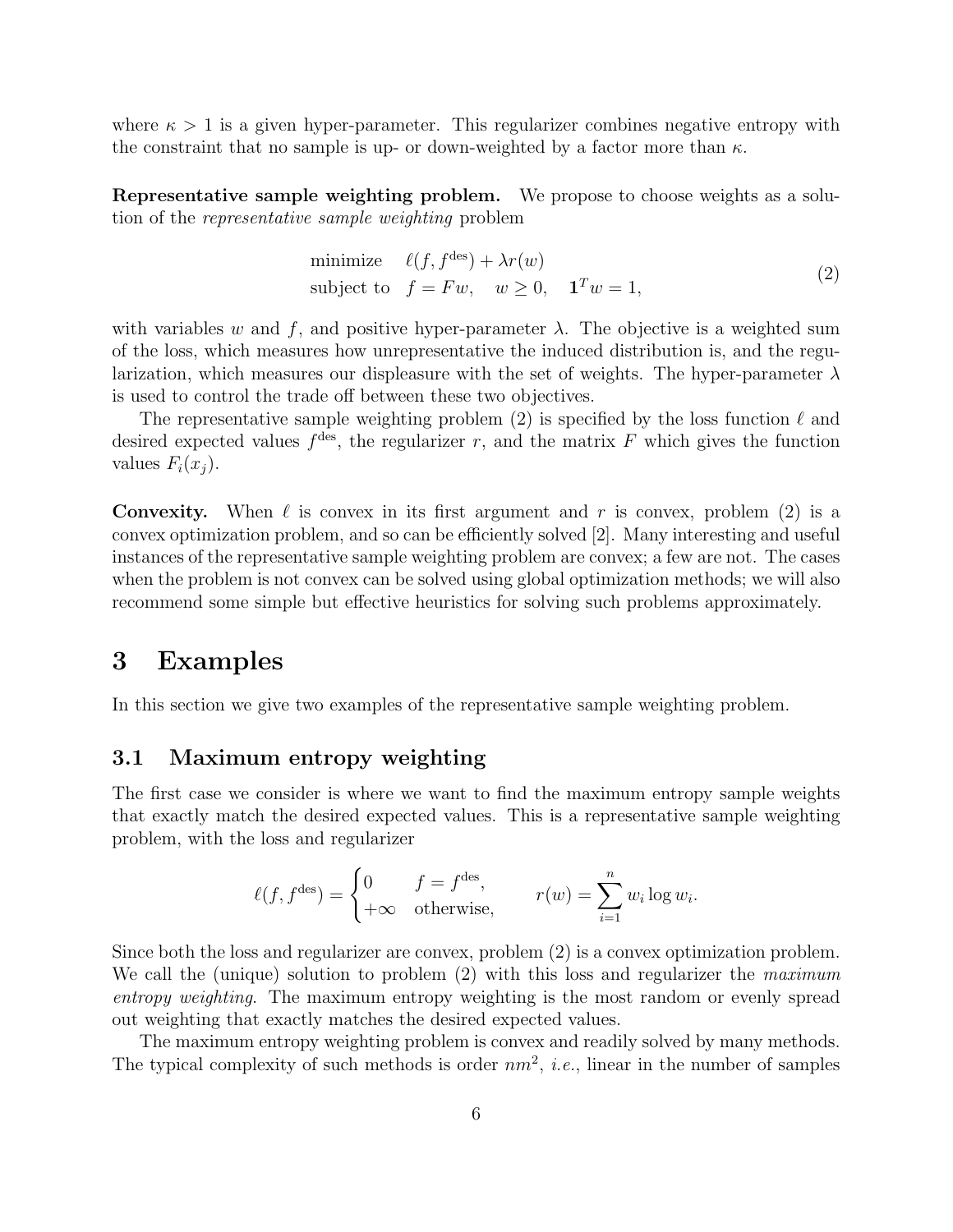n and quadratic in the number of functions m. (See [\[2,](#page-18-1)  $\S11.5$ ].) This complexity assumes that the matrix  $F$  is treated as dense; by exploiting sparsity in  $F$ , the complexity of solving the problem can be lower.

**Simple example.** As a very simple example, suppose  $m = 1$  and  $F_1$  is the  $\{0, 1\}$  indicator function of the sample being female, so  $f = Fw$  is the probability of being female under the weighted distribution, and we take  $f<sup>des</sup> = 0.5$ , which means we seek weights for which the probability of female is 0.5. (This problem has an elementary and obvious solution, where we weight all female samples the same way, and all non-female samples the same way. But our interest is in more complex problems that do not have simple analytical solutions.)

**Variations.** We have already mentioned several variations, such as adding bounds on  $w$ , or replacing the negative entropy with the KL divergence from a target weighting. As another extension, we can modify the loss to allow the expected function values  $f$  to be close to, but not exactly, their desired values. As a simple version of this, we can require that  $f^{\min} \le f \le f^{\max}$ , where  $f^{\min}$ ,  $f^{\max} \in \mathbb{R}^m$  are given lower and upper limits (presumably with  $f^{\min} \leq f^{\text{des}} \leq f^{\max}$ . This corresponds to the loss function

$$
\ell(f, f^{\text{des}}) = \begin{cases} 0 & f^{\min} \le f \le f^{\max}, \\ +\infty & \text{otherwise}, \end{cases}
$$

the indicator function of the constraint  $f^{\min} \leq f \leq f^{\max}$ .

In our simple example above, for example, we might take  $f^{\min} = 0.45$  and  $f^{\max} = 0.55$ . This means that we will accept any weights for which the probability of female is between 0.45 and 0.55. (This problem also has an elementary analytical solution for this example.)

#### <span id="page-6-0"></span>3.2 Representative selection

In the second example, we consider the problem of selecting  $k < n$  samples, with equal weights, that are as representative as possible. Thus, our regularizer has the form

<span id="page-6-1"></span>
$$
r(w) = \begin{cases} 0 & w \in \{0, 1/k\}^n, \\ +\infty & \text{otherwise.} \end{cases}
$$
 (3)

This regularizer is infinite unless we have  $w_i = 1/k$  for  $i \in \mathcal{I}$ , and  $w_i = 0$  for  $i \notin \mathcal{I}$ , where  $\mathcal{I} \subset \{1, \ldots, n\}$  and  $|\mathcal{I}| = k$ . In this case the induced distribution is uniform on  $x_i$  for  $i \in \mathcal{I}$ .

With this constraint, it is unlikely that we can achieve  $f = f^{\text{des}}$  exactly, so we use a loss function such as  $\ell(f, f^{\text{des}}) = ||f - f^{\text{des}}||_2^2$ ,  $\ell(f, f^{\text{des}}) = ||f - f^{\text{des}}||_1$ , or the KL divergence to  $f<sup>des</sup>$  if f is a distribution.

We will refer to this problem as *representative selection*. Roughly speaking, the goal is to choose a subset of size k from the n original data points, such that this subset is as representative as possible. The problem is interesting even when we take  $f<sup>des</sup> = (1/n)F1$ ,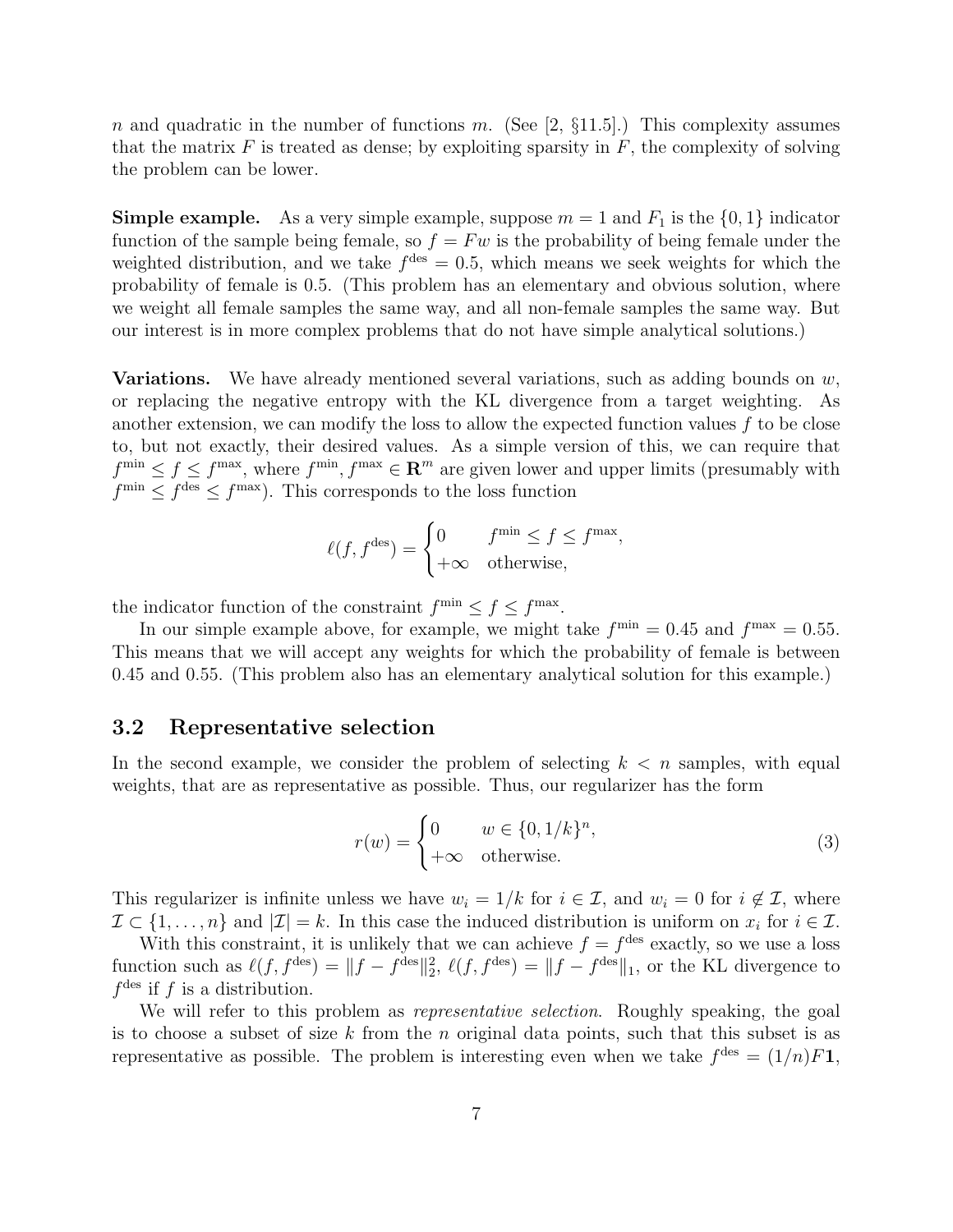in which case the problem is to choose a subset of the original samples, of size  $k$ , that approximates the means of the functions on the original data set.

Representative selection is a combinatorial optimization problem of selecting  $k$  out of  $n$ original data points, of which there are  $\binom{n}{k}$  $\binom{n}{k}$  choices. This problem can be difficult to solve exactly, since you can solve the  $0-1$  integer problem by solving n instances of the representative selection problem [\[23\]](#page-19-8). Representative selection can be reformulated as a mixed-integer convex program, for which there exist modern solvers (e.g., ECOS [\[24\]](#page-19-9), GUROBI [\[25\]](#page-19-10), and MOSEK [\[26,](#page-19-11) §9]) that can often find global solutions of small problems in a reasonable amount of time. For the representative selection problem, we describe an ADMM algorithm in §[5](#page-8-0) that can quickly find an approximate solution, which appears to have good practical performance and can be used when  $n$  is very large. We also note that the representative selection problem is similar in nature to the sparse approximation problem, which can be approximately solved by heuristics such as basis or matching pursuit [\[27\]](#page-19-12).

### <span id="page-7-0"></span>4 Applications

In this section we describe what to do once sample weights have been computed.

Direct use of weights. The most common use of sample weights is to use them as weights in each subsequent step of a traditional machine learning or statistical analysis pipeline. Most machine learning and statistical methods are able to incorporate sample weights, by in some way modulating the importance of each sample by its weight in the fitting process. As a result, samples with higher weights affect the ultimate model parameters more than those with lower weights. As a simple example, suppose we have another function  $g: \mathcal{X} \to \mathbf{R}$  for which we want to compute its mean. Our naïve estimate of the mean would be the sample average,  $\sum_{i=1}^{n} (1/n) g(x_i)$ ; using the sample weights, our estimate of the mean is  $\sum_{i=1}^{n} w_i g(x_i)$ . (This is the aforementioned Horwitz-Thompson estimator.)

As another example, suppose we have additional features of each sample denoted  $a_1, \ldots, a_n \in$  $\mathbf{R}^p$  and outcomes  $b_1, \ldots, b_n \in \mathbf{R}$  and we wish to fit a linear regression model, *i.e.*,  $\theta^T a_i \approx b_i$ for some  $\theta \in \mathbb{R}^p$ . With sample weights, the fitting problem becomes

minimize 
$$
\sum_{i=1}^{n} w_i (\theta^T a_i - b_i)^2
$$
.

Re-sampling. Another option is to use the sample weights to re-sample the data, and then use the new set of samples for further analysis. That is, we create a new set of N samples  $\tilde{x}_1, \ldots, \tilde{x}_N$ , using the distribution

$$
\mathbf{Prob}(\tilde{x}_i = x_i) = w_i, \quad i = 1, \dots, N.
$$

For many machine learning and statistical analysis methods, when N becomes very large, re-sampling the data converges to the approach above of using the weights directly. However, re-sampling can be useful when the machine learning or statistical analysis method cannot incorporate weights.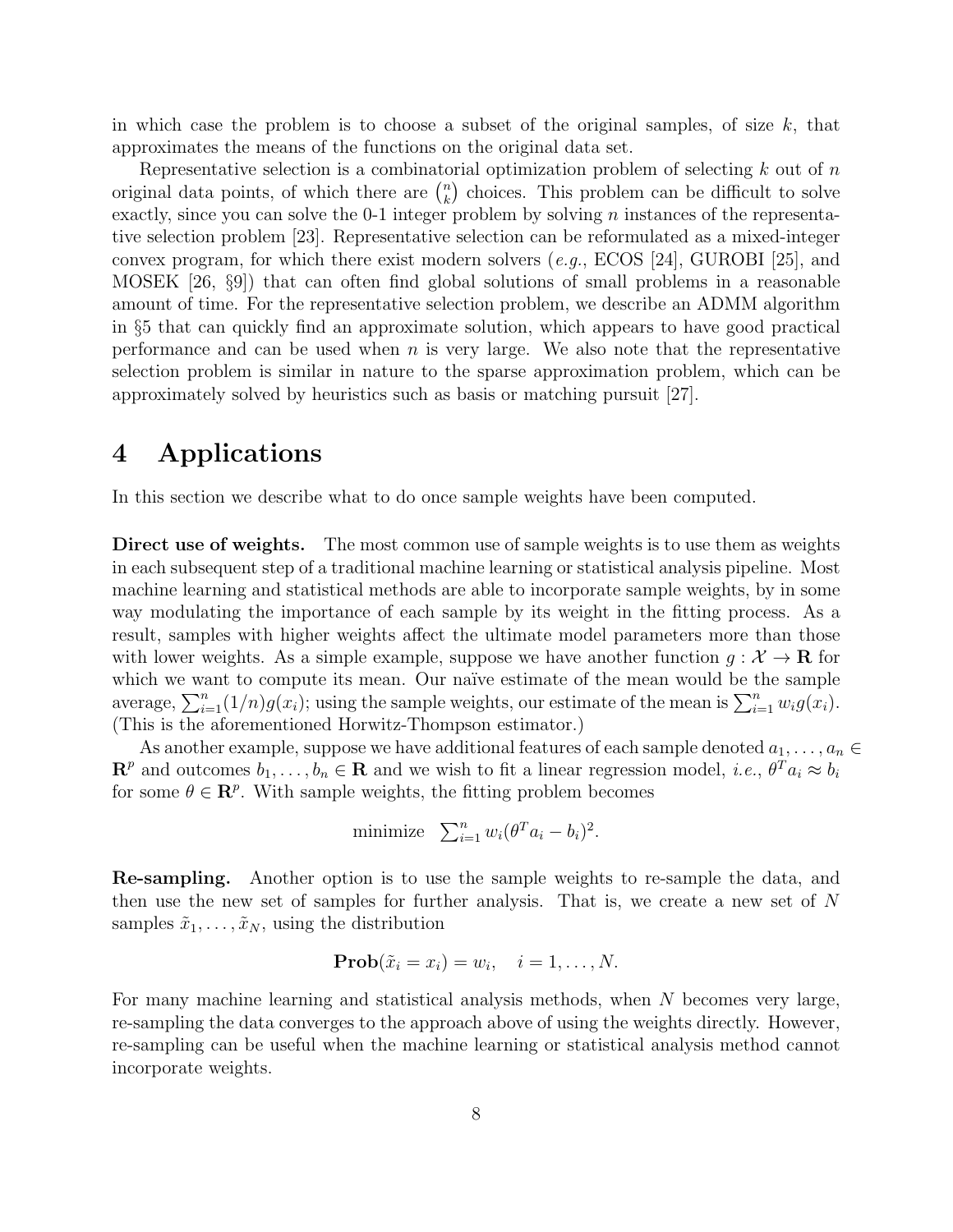Selection. The representative selection problem, described in §[3.2,](#page-6-0) can be used to select a subset of the samples that are themselves representative. Representative selection can be useful when we want to select a few of the samples to gather more data on, but it is infeasible (or difficult, or expensive) to gather more data on all of the samples. This can be useful in a two-stage sampling or study, where one first gathers basic (low-cost) data on a large number of samples, and then selects a representative subset of those samples to include in the second  $(high-cost)$  study  $[1, §8]$  $[1, §8]$ .

For future reference we mention that a simple heuristic for representative selection comes directly from weighted sampling, described above. We start by solving the maximum entropy weight selection problem, and then draw k samples from the associated weighted distribution. This simple scheme can be used as an initialization for a heuristic method for the problem.

### <span id="page-8-0"></span>5 Solution method

The problem [\(2\)](#page-5-2) can be solved by many methods, depending on the properties of the loss and regularizer functions. For example, in the maximum entropy problem, with equality constraints on f or with sum square loss, Newton's method can be effectively used  $[2, \S 11]$  $[2, \S 11]$ . More complex problems, with nondifferentiable loss and regularizer, can be solved using, for example, interior-point methods, after appropriate transformations [\[2,](#page-18-1) §11.6]. It is very easy to express general convex representative sample weighting problems using domain specific languages (DSLs) for convex optimization, such as CVX [\[28,](#page-19-13) [29\]](#page-20-0), YALMIP [\[30\]](#page-20-1), CVXPY [\[31,](#page-20-2) [32\]](#page-20-3), Convex.jl [\[33\]](#page-20-4), and CVXR [\[12\]](#page-18-11). Many of these packages are also able to handle mixed-integer convex programs, e.g., the representative selection problem can be expressed in them. These DSLs canonicalize the (human-readable) problem into a convex or mixed-integer convex cone program and call a numerical solver, such as OSQP [\[34\]](#page-20-5), SCS [\[35\]](#page-20-6), ECOS [\[24\]](#page-19-9), MOSEK [\[24\]](#page-19-9), or GUROBI [\[25\]](#page-19-10). However, as we will see in §[6,](#page-11-0) these generic solvers can often be quite slow, taking two orders of magnitude more time to solve the problem compared to the algorithm we describe below. (The advantage of these DSLs is that representative sampling problems can be specified in just a few lines of code.)

In this section we describe a simple and efficient algorithm for solving problems of the form [\(2\)](#page-5-2), including losses and regularizers that take on infinite values and are nondifferentiable or nonconvex. While it can at times be slower to achieve high accuracy than an interior-point method, high accuracy is not needed in practice in the representative sample weighting problem. Our algorithm uses the alternating direction method of multipliers (ADMM; see [\[36\]](#page-20-7)). When the loss and regularizer are convex, and the problem is feasible, this algorithm is guaranteed to converge to a globally optimal solution. In the case when the loss or regularizer is not convex, our method is a heuristic that will find an approximate solution; it has been observed that these approximate solutions are often good enough for practical purposes, and that the approximate solutions can be refined or polished using greedy methods [\[37\]](#page-20-8).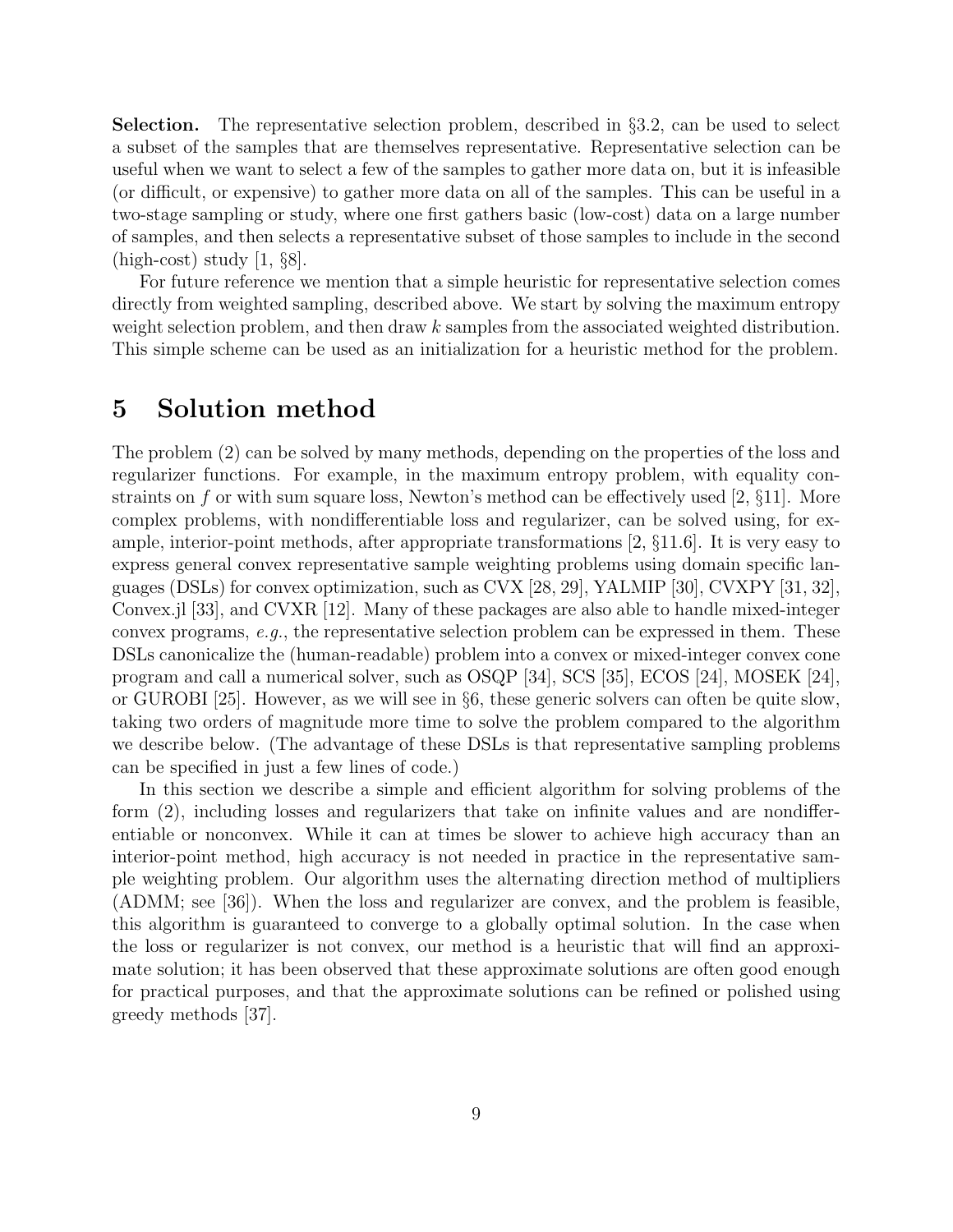Problem rewriting. In order to apply ADMM to problem [\(2\)](#page-5-2), we introduce two new redundant variables, resulting in the problem

<span id="page-9-0"></span>minimize 
$$
\ell(f, f^{\text{des}}) + \lambda r(\tilde{w})
$$
  
\nsubject to  $f = Fw$   
\n $\tilde{w} = w = \bar{w}$   
\n $\bar{w} \ge 0, \quad \mathbf{1}^T \bar{w} = 1,$ \n
$$
(4)
$$

with variables  $w, \tilde{w}, \bar{w} \in \mathbb{R}^n$  and  $f \in \mathbb{R}^m$ . The problem data is still the data matrix  $F \in \mathbb{R}^{m \times n}$  and the desired values  $f^{\text{des}} \in \mathbb{R}^m$ . Problem [\(4\)](#page-9-0) is said to be in graph form, and many algorithms exist that can solve such problems, e.g., ADMM [\[38\]](#page-20-9) and POGS [\[39\]](#page-20-10).

In  $(4)$  we replicate the variable w into three versions, which must all be equal. Each of these versions of w handles one aspect of the problem:  $\bar{w}$  is constrained to be a probability distribution;  $\tilde{w}$  appears in the regularizer, and w appears in the loss. The technique of replicating a variable and insisting that the different versions be consistent is sometimes called consensus optimization [\[36,](#page-20-7) §7.1]. By itself, this consensus form is useless. It becomes useful when combined with an operator splitting method that handles the different versions of w separately. We now describe one such operator splitting method, ADMM.

**ADMM steps.** Using the splitting  $(f, \tilde{w}, \bar{w})$  and w, the corresponding ADMM steps (see, e.g., [\[40,](#page-20-11) §4.4]) are

<span id="page-9-1"></span>
$$
f^{k+1} = \mathbf{prox}_{(1/\rho)\ell(\cdot, f^{des})} (Fw^k - y^k),
$$
  
\n
$$
\tilde{w}^{k+1} = \mathbf{prox}_{(\lambda/\rho)r} (w^k + z^k),
$$
  
\n
$$
\bar{w}^{k+1} = \Pi (w^k + u^k),
$$
  
\n
$$
w^{k+1} = \operatorname*{argmin}_{w} (\|f^{k+1} - Fw + y^k\|_2^2 + \|\tilde{w}^{k+1} - w + z^k\|_2^2 + \|\bar{w}^{k+1} - w + u^k\|_2^2),
$$
\n
$$
y^{k+1} = y^k + f^{k+1} - Fw^{k+1},
$$
  
\n
$$
z^{k+1} = z^k + w^{k+1} - \tilde{w}^{k+1},
$$
  
\n
$$
u^{k+1} = u^k + w^{k+1} - \bar{w}^{k+1},
$$

where  $y \in \mathbb{R}^m$  and  $z, u \in \mathbb{R}^n$  are the (scaled) dual variables for the constraints, and  $\rho > 0$  is a given penalty parameter. Here,  $\mathbf{prox}_g$  is the proximal operator of the function g (see [\[40,](#page-20-11) §1.1]) and often has closed-form solutions for many convex (and some nonconvex) functions that appear in practice. The function  $\Pi$  is the projection onto the probability simplex  $\{w \in \mathbf{R}^n \mid w \geq 0, \mathbf{1}^T w = 1\}.$ 

Convergence. When the problem is convex and feasible, the ADMM steps are guaranteed to converge to a global solution for any penalty parameter  $\rho > 0$ . When the problem is not convex, the ADMM steps are not guaranteed to converge to a global solution, or even converge. However, it has been observed that ADMM is often effective at finding approximate solutions to nonconvex problems [\[37,](#page-20-8) [41\]](#page-20-12).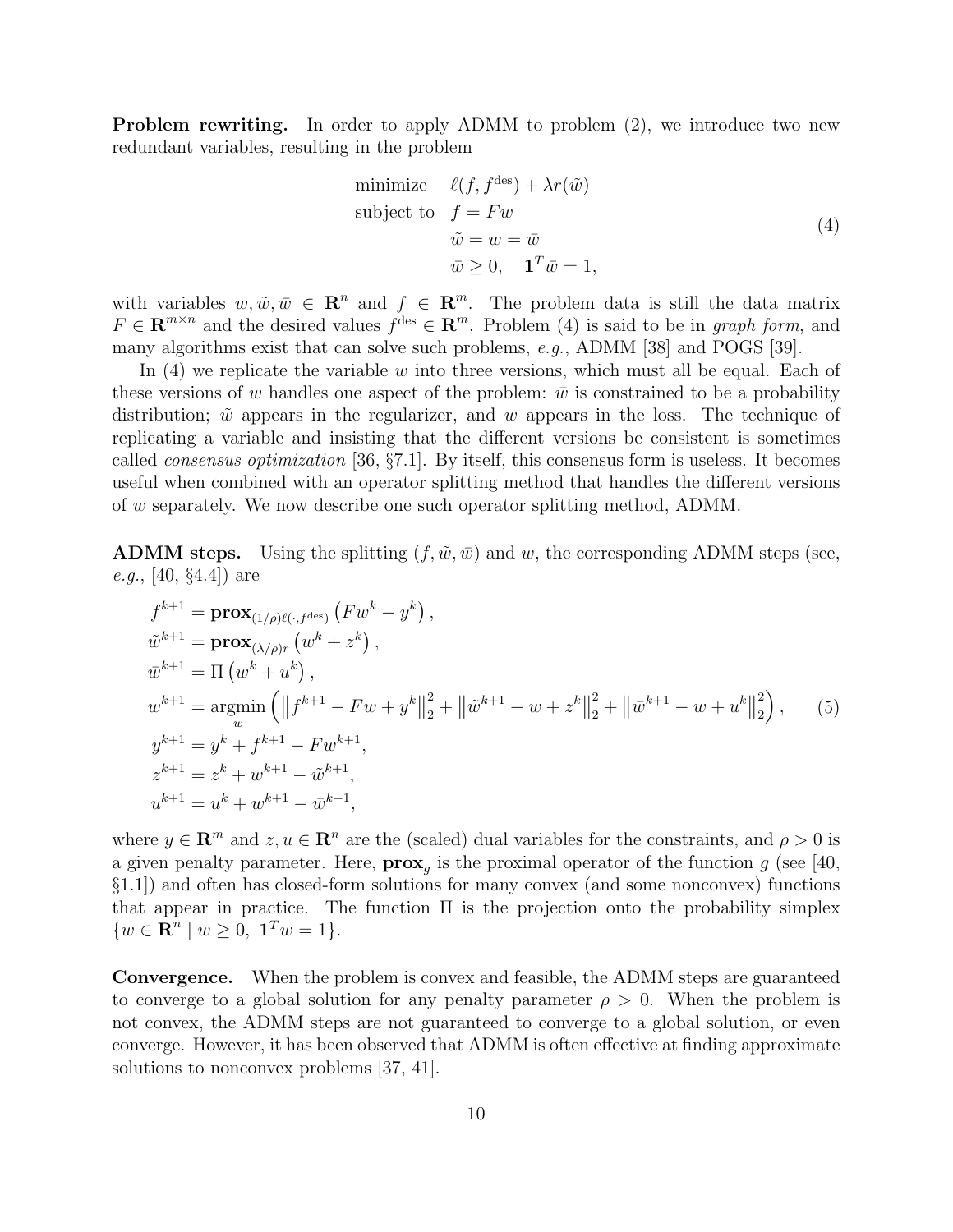**Efficient computation of steps.** We note that the first three steps in  $(5)$ , which update f,  $\tilde{w}$ , and  $\bar{w}$ , are independent and can be parallelized, *i.e.*, carried out simultaneously. Moreover, when  $\ell$  or r is separable or block separable, the proximal operators can be evaluated on each block independently, leading to additional parallelization.

The update for  $w^{k+1}$  can be expressed as the solution to the linear system

$$
\begin{bmatrix} 2I & F^T \\ F & -I \end{bmatrix} \begin{bmatrix} w^{k+1} \\ \eta \end{bmatrix} = \begin{bmatrix} F^T(f^{k+1} + y^k) + \tilde{w}^{k+1} + z^k + \bar{w}^{k+1} + u^k \\ 0 \end{bmatrix}.
$$

The coefficient matrix in this system of linear equations is quasi-definite [\[42\]](#page-21-0), so it always has an  $LDL<sup>T</sup>$  factorization with diagonal D. We solve this linear system by performing a sparse  $LDL<sup>T</sup>$  factorization and caching the factorization between iterations. As a result, after the initial factorization, the cost of each subsequent iteration is that of a back-solve step, which can be much smaller than the initial factorization [\[2,](#page-18-1) App. C].

There is a large literature on, and many existing libraries for, efficiently computing prox-imal operators; see, e.g., [\[38,](#page-20-9) [43,](#page-21-1) [44\]](#page-21-2). We describe here two proximal operators that arise in solving the representative sample weighting problem, and are less well known.

Proximal operator for KL divergence. The proximal operator for KL divergence can arise both in the loss and regularizer functions. The proximal operator of  $r(w)$  =  $\sum_{i=1}^n w_i \log(w_i/u_i)$  is given by

$$
\mathbf{prox}_{\lambda r}(v)_i = \lambda W\left(u_i e^{v_i/\lambda - 1}/\lambda\right),\,
$$

where  $W$  is the Lambert-W or product log function [\[45\]](#page-21-3).

**Proximal operator for representative selection.** In the case where the regularizer  $r$ is nonconvex, its proximal operator is generally difficult to find in practice. However, one special case where it is in fact easy to evaluate is in the representative selection problem [\(3\)](#page-6-1). In this case, the proximal operator of r is just the projection of v onto the (nonconvex) set

$$
\{w \in \{0, 1/k\}^n \mid \mathbf{1}^T w = 1\}.
$$

This is easily computed by setting the largest k entries of v to  $1/k$  (with ties broken arbitrarily) and the rest to zero [\[37,](#page-20-8) §4.2].

#### 5.1 Implementation

We have implemented the ADMM algorithm described above in an easy-to-use Python package rsw, which is freely available online at

#### www.github.com/cvxgrp/rsw.

The current implementation exploits very little of the parallelization possible; a future version will exploit much more.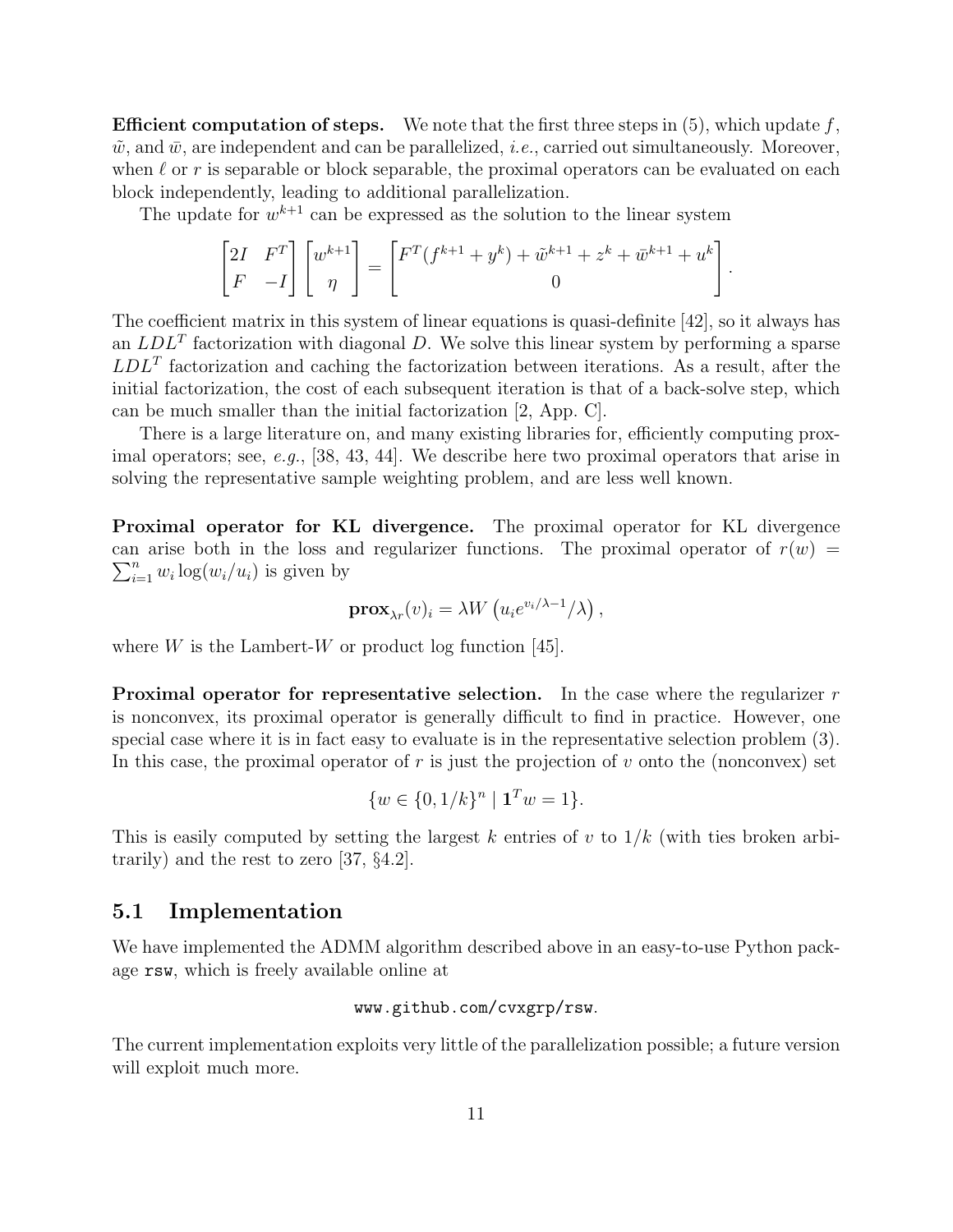The package exposes a single method, rsw, which has the signature

def rsw(df, funs, losses, reg):

It performs representative sample weighting on the pandas DataFrame df, using the functions in the list fun. (To use df directly as  $F$ , one would pass in fun=None.) We provide a number of common losses and regularizers, and their associated proximal operators. The argument losses specifies the losses, applied in block-separable form; e.g., to express the loss  $(f_1 - 1)^2 + I_0(f_2 - 2)$ , one would pass in

```
losses=[rsw.LeastSquaresLoss(1), rsw.EqualityLoss(2)].
```
The argument 1 in rsw.LeastSquaresLoss(1) specifies the desired value for  $f_1$ . One can also specify the scale of each loss; e.g., for  $((1/2)(f_1 - 1))^2$ , one would pass in the loss rsw.LeastSquaresLoss(1, scale=.5). The argument reg specifies the regularizer;  $e.q.,$  to use entropy regularizer, one would pass in reg=rsw.EntropyRegularizer(); for a Boolean regularizer with 5 nonzeros, one would pass in reg=rsw.BooleanRegularizer(5). You can also specify limits on the entries of w as in  $(1)$ , e.g.,

#### reg=rsw.EntropyRegularizer(limit = 2)

constrains w to not be up- or down-weighted from uniform by a factor of 2, or  $1/(2n)$  1  $\leq w \leq$  $2/n<sub>1</sub>$ . At this point, the software package does not support making the loss or regularizer a sum of multiple losses or regularizers. We note however that this can easily be accomodated by adding additional consensus variables, and we plan to implement this in a future version of the software.

Packages. We use the Python packages numpy [\[46\]](#page-21-4) for dense linear algebra, scipy [\[47\]](#page-21-5) for sparse linear algebra, pandas [\[48\]](#page-21-6) for data manipulation, and qdldl [\[34,](#page-20-5) [49\]](#page-21-7) for the sparse quasi-definite  $LDL<sup>T</sup>$  factorization.

### <span id="page-11-0"></span>6 Numerical experiments

We present here an application of the methods described above to a large dataset from the US Center for Disease Control (CDC). We chose examples that are a bit more complex that might be needed, to demonstrate the method's flexibility and scalability. We note that, in practice, the functions and losses used would likely be much simpler, although they need not be. All experiments were conducted on a single core of an Intel i7-8700K CPU with 64GB of memory, which, at the time of writing, was a standard consumer desktop CPU.

CDC BRFSS dataset. Each year, the US Center for Disease Control (CDC) conducts health-related telephone surveys of hundreds of thousands of US citizens. (This is the world's largest telephone survey.) The data is collected as part of the Behavioral Risk Factor Surveillance System (BRFSS), and is freely available online [\[50\]](#page-21-8). We consider the 2018 version of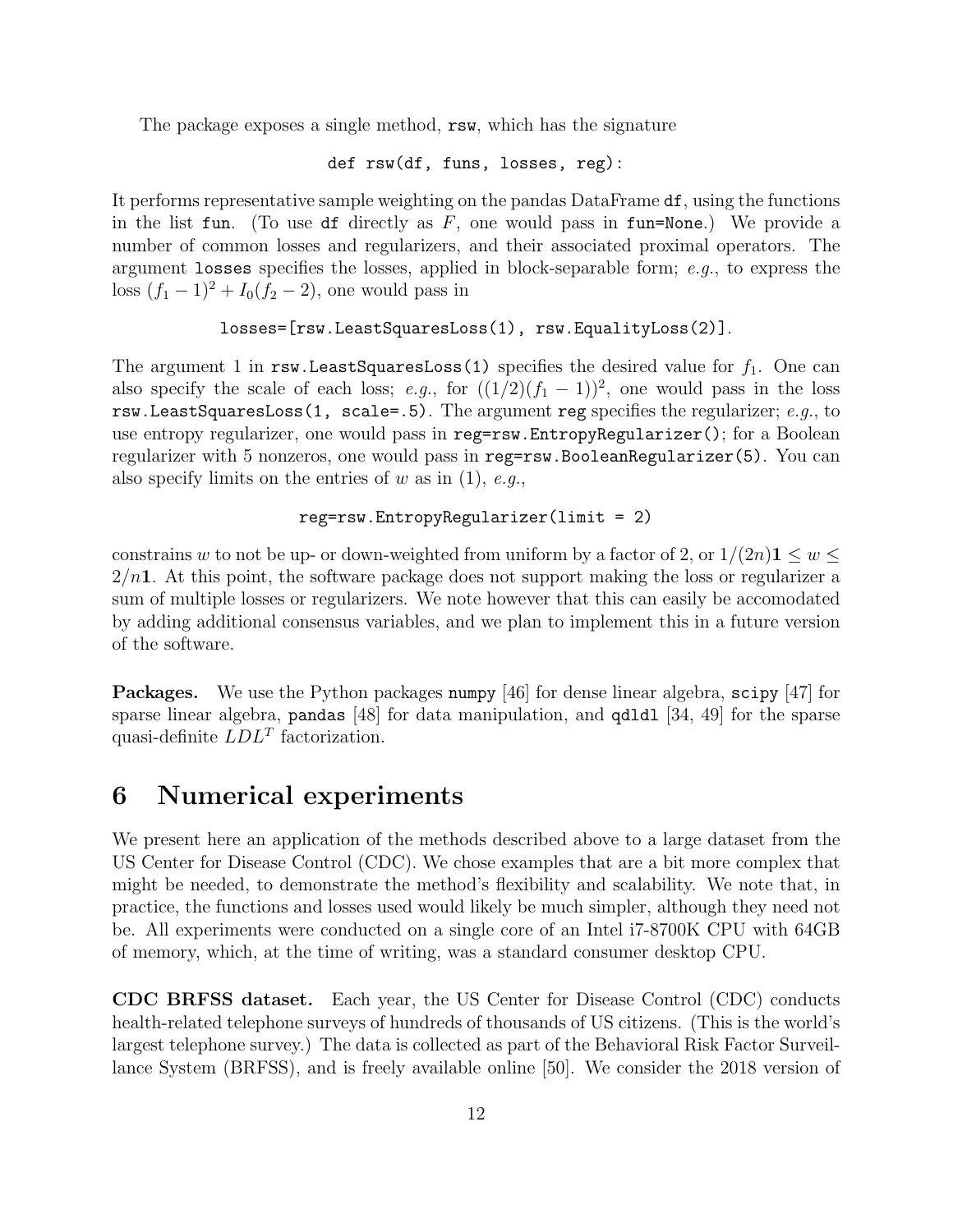this dataset, which contains 437436 responses to 275 survey questions. The data includes a variety of demographic and health-related attributes [\[51\]](#page-21-9). We consider the following columns in the dataset:

- State or territory. There are 53 possible values; e.g., NM (New Mexico) or PR (Puerto Rico).
- Age group. The 6 possible values are  $18-24$ ,  $25-34$ ,  $35-44$ ,  $45-54$ ,  $55-65$ , and  $65+$ .
- *Sex.* The 2 possible values are male and female.
- *Education level.* The 4 possible values are elementary, high school, some college, and college.
- *Income.* The 8 possible values are 0-10k,  $10\n-15k$ ,  $15\n-20k$ ,  $20\n-25k$ ,  $25\n-35k$ ,  $35\n-50k$ ,  $50\n-$ 75k, and 75k+.
- Reported general health. The 5 possible values are excellent, very good, good, fair, and poor.

**Functions.** As our first group of functions, we consider the  $\{0, 1\}$  indicator functions of each possibility of state and age group, of which there are 318. (The expected values of these functions are the probabilities of each state/age group). Our next two functions are the indicator function of the sex being male or female. Our next group of functions are the indicator functions of each possibility of education level and income, of which there are 32. The final group of functions are the indicator functions of each possibility of reported general health, of which there are 5. In total, we have  $m = 357$  functions. The resulting matrix F has over 150 million entries and around 2% of its values are missing. It is sparse, with a density of 3.5%.

Our choice of these particular 357 functions is relatively arbitrary (although they are not unreasonable).

Desired expected values. In all experiments, we take the averages across the entire dataset as the desired expected values, or

$$
f^{\text{des}} = (1/n)F\mathbf{1}.
$$

We ignore missing entries in the computation. The desired expected values are given in tables that can be found in appendix [B.](#page-26-0)

Constructing a skewed subsample. We generate a smaller dataset composed of 10000 samples by generating a skewed sample from the dataset. Denote the ith column of F by  $x_i \in \mathbb{R}^m$ . As described above,  $x_i$  contains a one-hot encoding of various things (state and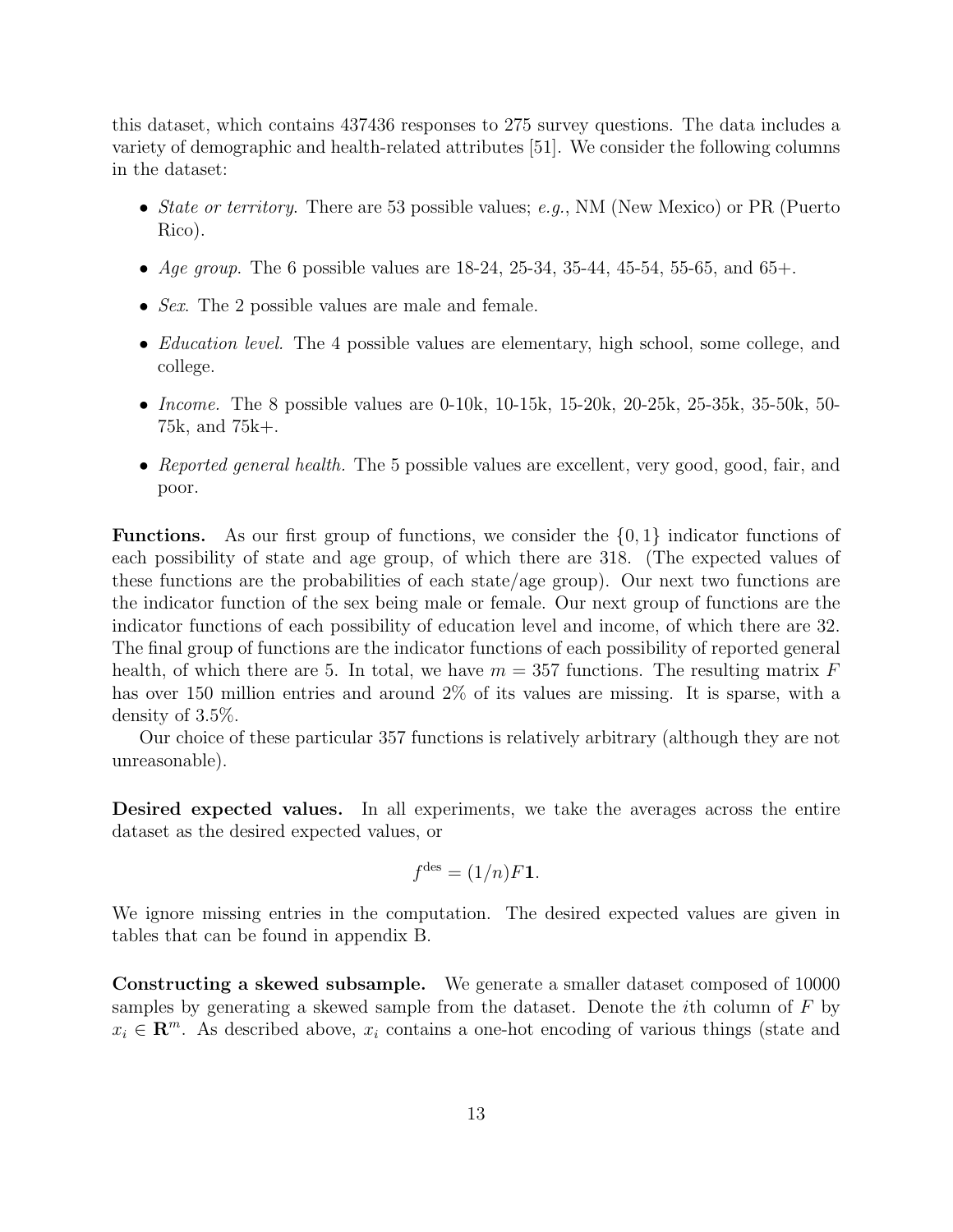<span id="page-13-0"></span>

Figure 1: Histogram of maximum entropy weights.

age, sex, education and income, and health). We generate a skewed sampling distribution from the dataset by first sampling  $c \sim \mathcal{N}(0,(1/4)I)$ , and then letting

$$
\pi_i = \exp(c^T x_i) / \sum_{j=1}^n \exp(c^T x_j), \quad i = 1, ..., n.
$$

(By construction,  $\pi \geq 0$  and  $\mathbf{1}^T \pi = 1$ .) Suppose entry j of the samples is the indicator function for female samples. If, e.g.,  $c_j = -0.1$ , then we are less likely to sample females, since whenever  $(x_i)_i = 1$ , this subtracts 0.1 from the log probability of sample i, giving the female samples a smaller chance of being sampled. On the other hand, if  $c_i = 0.1$ , then samples that are female get 0.1 added to their log probabilities. Next we take 10000 samples without replacement from the columns of F using the distribution  $\pi$ . This sample is highly skewed; for example, 41.2% of samples are female, whereas in the original dataset 54.8% samples are female. Therefore, we need to do sample weighting to make the sample representative.

#### 6.1 Maximum entropy weighting

We first find the maximum entropy weighting of these 10000 samples such that the induced expected values match the desired expected values, i.e., we solve the problem described in §[3.1.](#page-5-0) We solved the problem using our ADMM implementation, which took around 21 seconds. (Using a generic cone program solver like SCS, the default solver for CVXPY, took 19 minutes.) The resulting entropy of w was 8.59, whereas the entropy of the uniform distribution on  $\{1, \ldots, 10000\}$  is 9.21. The histogram of w is shown in figure [1,](#page-13-0) and appears to have a long right tail, meaning that some samples are considerably up-weighted.

To illustrate a use for these weights, we compare the distributions of other columns not included in the procedure to the true distribution across the entire dataset. We did this for the height and weight columns, and in figures [2](#page-14-0) and [3](#page-15-1) we plot the cumulative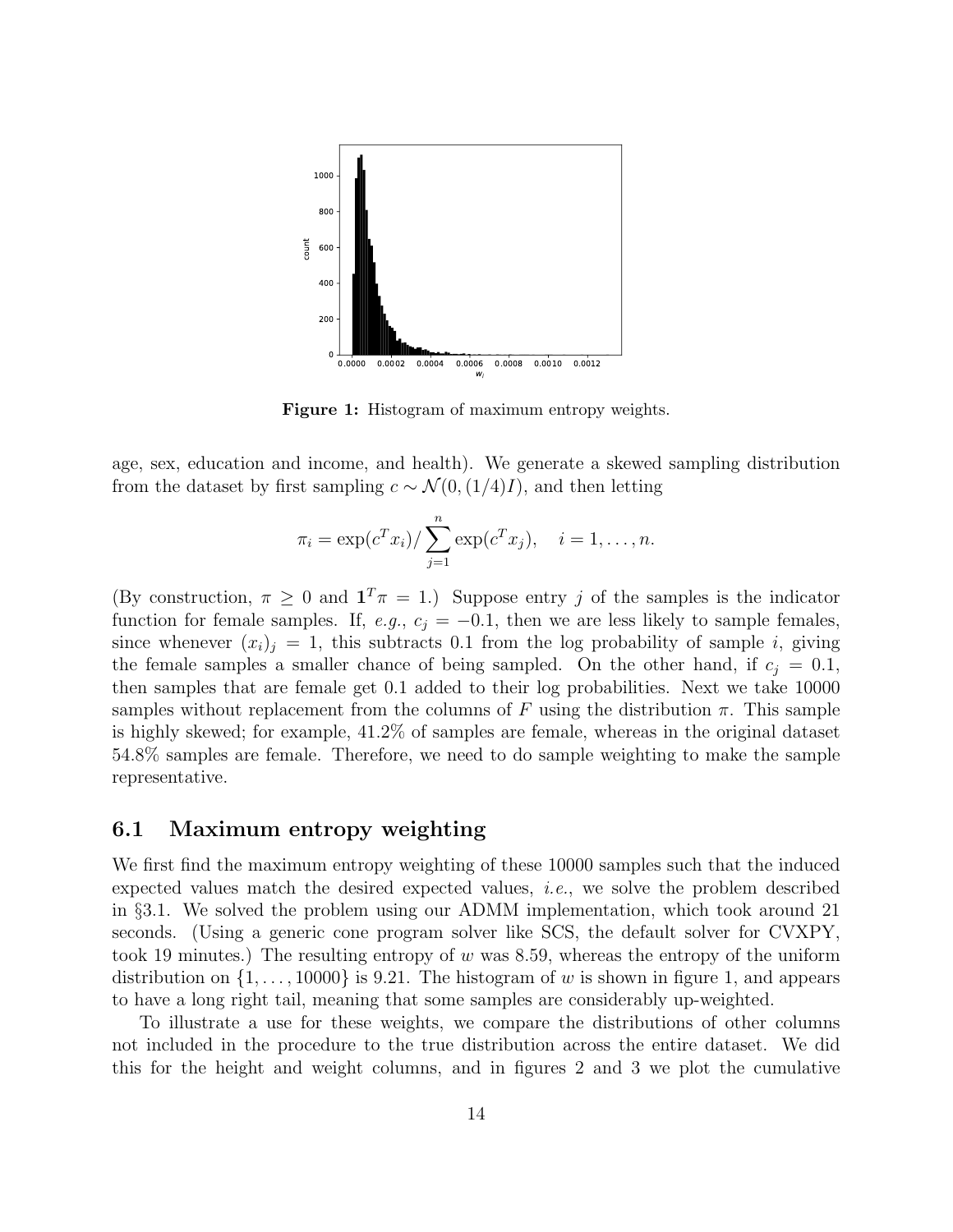<span id="page-14-0"></span>

Figure 2: CDF of height for unweighted, weighted, and true distributions.

distribution function (CDF) of height and weight in the true distribution, and the unweighted and weighted distribution over the subsample. The weighted CDF appears to match the true CDF much better than the unweighted CDF. We computed the Kolmogorov–Smirnov (K-S) test statistic  $[52]$ , *i.e.*, the maximum absolute difference between the CDFs, between the unweighted and true CDF and between the weighted and true CDF. For the height attribute, the K-S statistic was 0.078 for the unweighted distribution, and 0.008 for the weighted distribution, which is almost a factor of 10 better. For the weight attribute, the K-S statistic was 0.064 for the unweighted distribution, and 0.009 for the weighted distribution, a factor of more than 7 better.

We remind the reader that our focus here is not on using the weights, but only on how to compute them. We give these results only to show that weighting has indeed improved our estimate of the CDF of unrelated functions of the samples. We also note that a similar improvement in estimating the distribution of height and weight can be obtained with a far simpler representative sample weighting problem, for example one that takes into account only sex and age group.

#### 6.2 Representative selection

Next we consider the representative selection problem, described in §[3.2,](#page-6-0) selecting  $k =$ 500 samples with uniform weights from the  $n = 10000$  samples. Since we can no longer match  $f<sup>des</sup>$  exactly, as the loss we use the sum of the KL divergence for each of state-age, sex, education-income, and general health. We approximately solved the problem using our ADMM implementation, initialized with a uniform distribution, which took under 12 seconds. The final loss of our weights was 0.21. We compared the loss to the loss of 200 random subsamples, which were each generated by sampling without replacement with the maximum entropy weights; the histogram of these objective values are displayed in figure [4.](#page-15-2) Our solution has substantially lower loss than even the best random subsample. We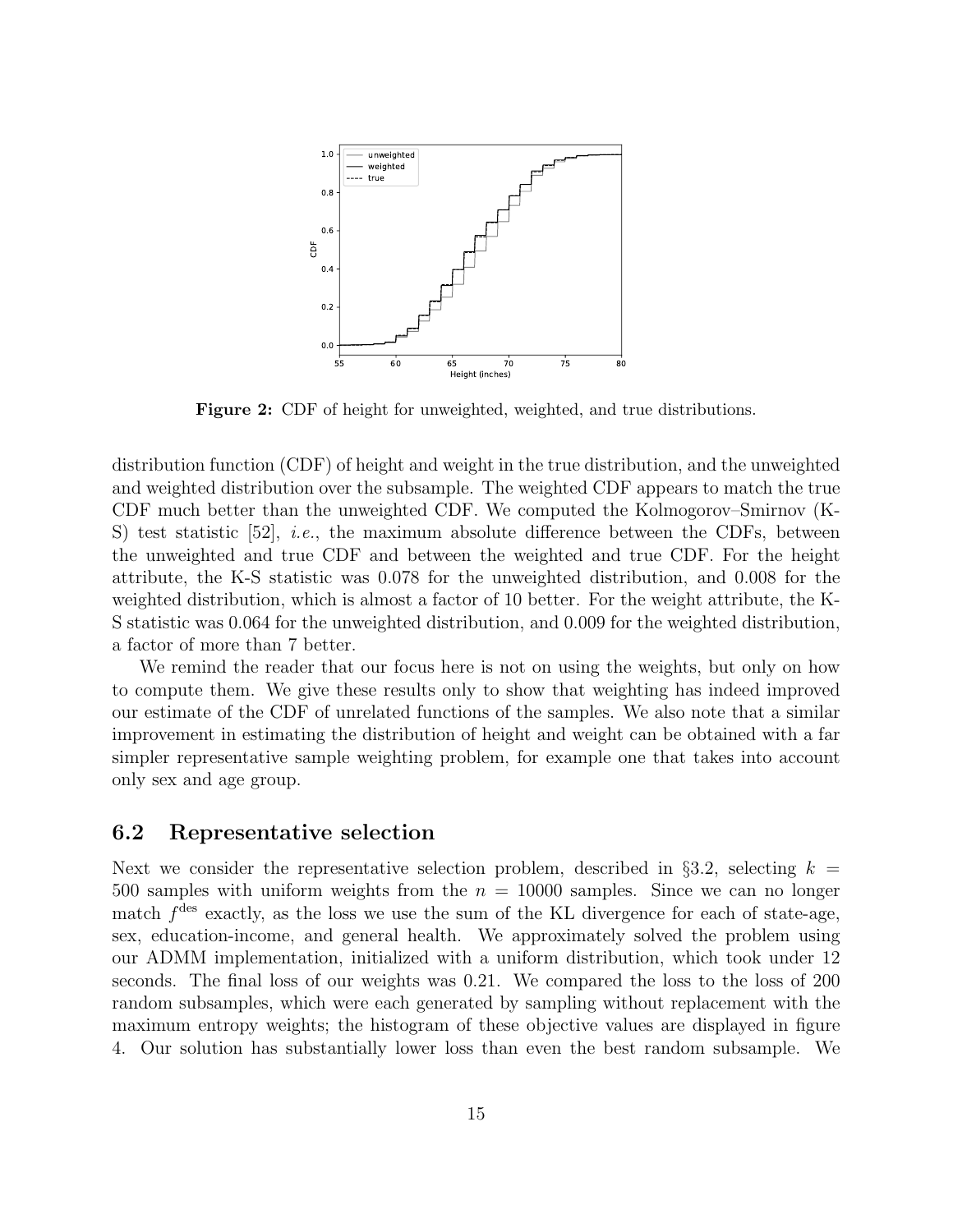<span id="page-15-1"></span>

<span id="page-15-2"></span>Figure 3: CDF of weight for unweighted, weighted, and true distributions.



Figure 4: Histogram of losses for random subsamples and our selection (as a vertical line).

also computed the K-S statistic for the CDF of the height and weight columns between the 200 random samples and the true distribution, and between our selection and the true distribution. The histogram of the test statistic, as well as our test statistic, for the height and weight CDFs are displayed in figure [5](#page-16-0) and [6;](#page-16-1) we had a lower test statistic 36.5% of the time for height and 68.5% of the time for weight. So our selection is less representative in terms of height than if we had sampled using the maximum entropy weights, but more representative in terms of weight. (Both of these methods are far superior to selecting  $k$ samples uniformly at random from the 10000.)

## <span id="page-15-0"></span>7 Extensions and variations

In this section we discuss extensions and variations.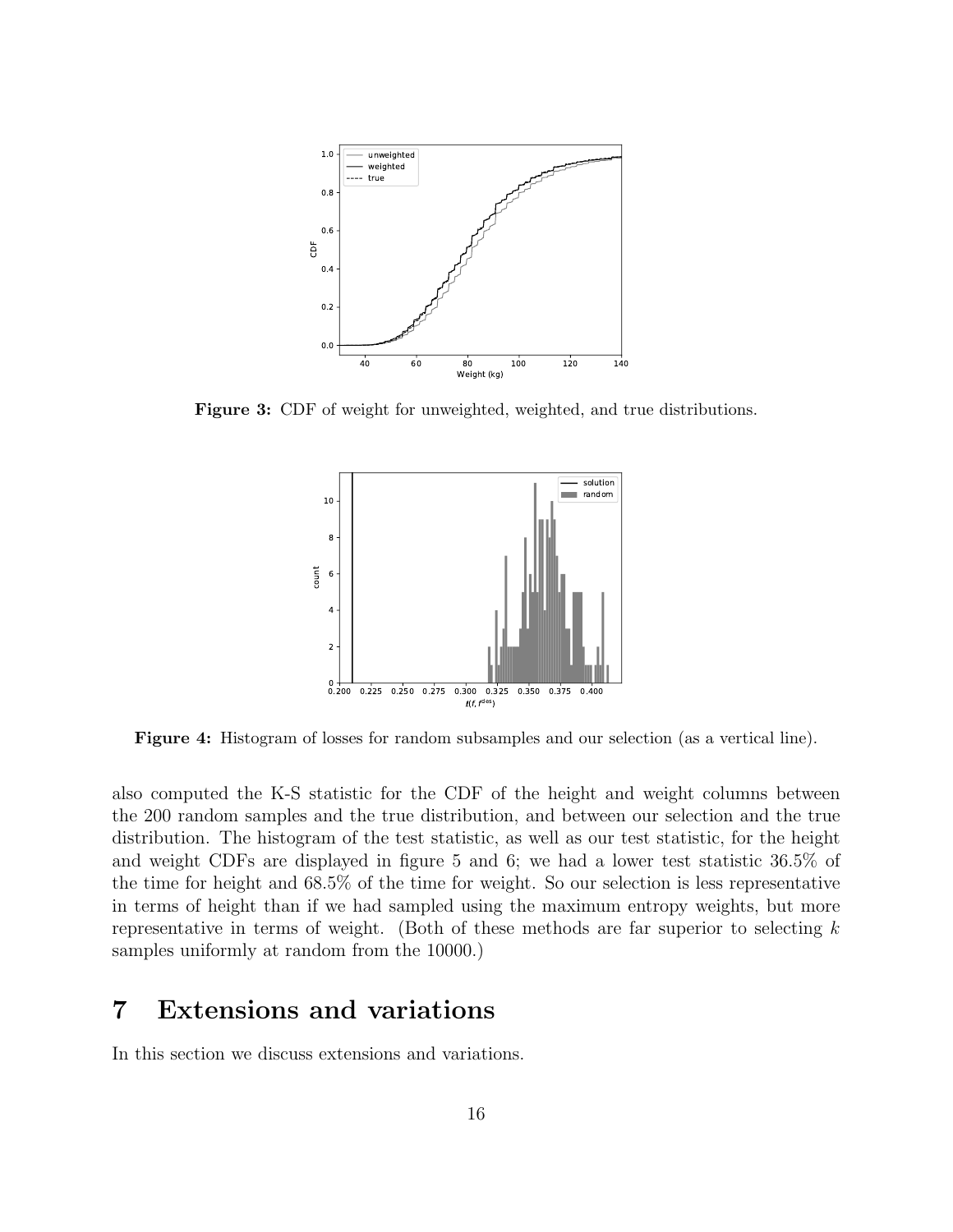<span id="page-16-0"></span>

Figure 5: Histogram of KS-test statistic for height.

<span id="page-16-1"></span>

Figure 6: Histogram of KS-test statistic for weight.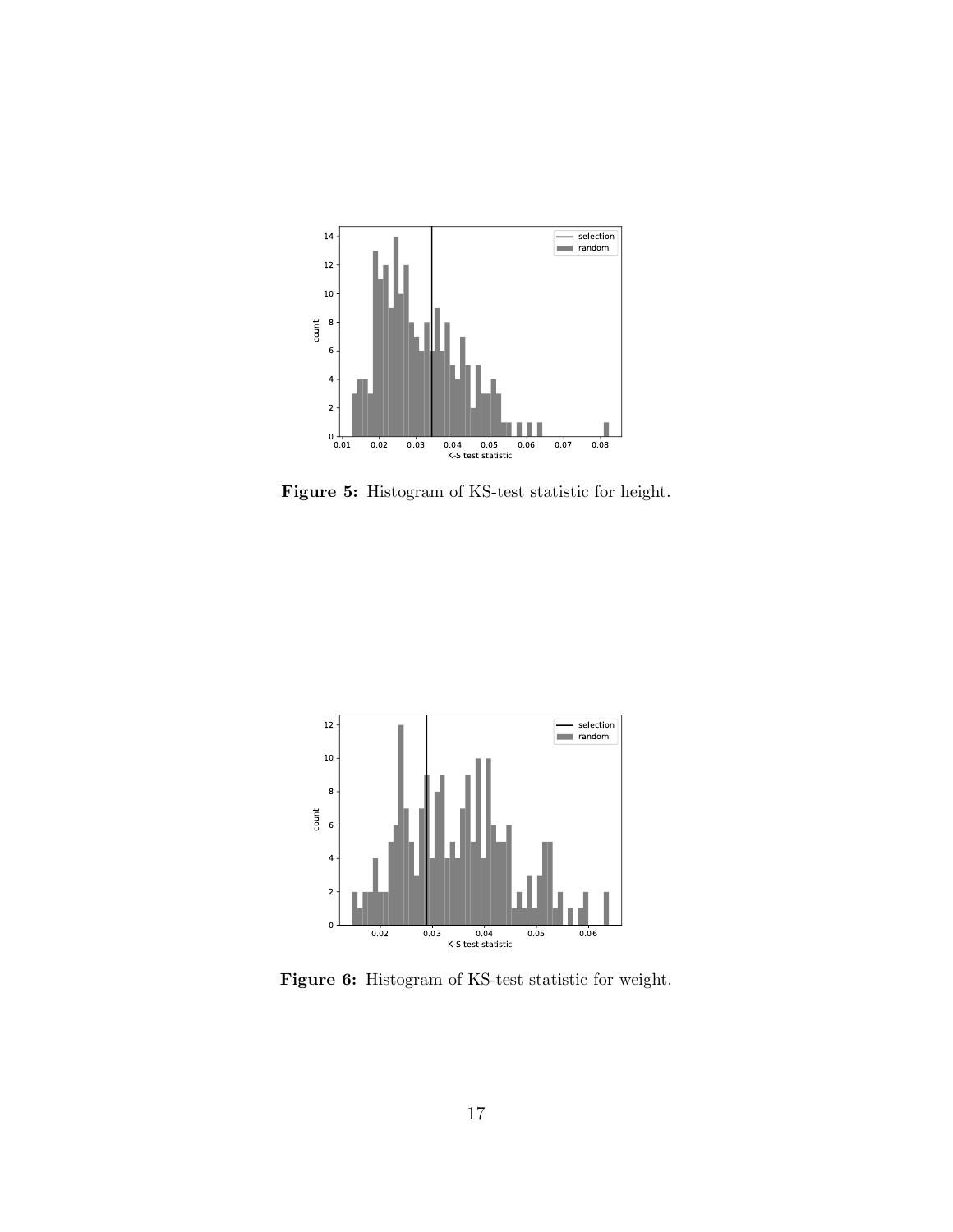**Missing entries in some data.** Here we describe what to do when some entries of  $F$ are missing, *i.e.*,  $F_{ij} \in \mathbf{R} \cup \{?\}$ , where ? denotes a missing value. The simplest and often most effective thing to do when there are missing values is to replace them with the desired expected value for that function. That is, suppose one of our functions is the indicator function of a sample being female. If, for one sample, we did not know their sex, we would replace that missing value in  $F$  with the desired proportion of females. Assuming the loss is separable and homogeneous, which all aforementioned losses are, filling in missing entries this way has the same effect as ignoring the missing entries in the computation of  $f - f^{\text{des}}$ , and scaling the loss by some multiple of one minus the sum of the weights for samples with missing entries of that feature. In our implementation, we fill in missing entries this way.

**Conditional probabilities.** Suppose  $F_1$  is the  $\{0, 1\}$  indicator function of some set  $A \cap B$ , where  $A, B \subset \mathcal{X}$ , so  $f_1$  is the probability that  $x \in A \cap B$ , and  $F_2$  is the  $\{0,1\}$  indicator function of B, so  $f_2$  is the probability that  $x \in B$ . Then the quantity  $f_1/f_2$  is equal to the (conditional) probability that  $x \in A$  given that  $x \in B$ . For example, if A contains the samples that are over the age of 65, and B contains the samples that are female, then  $f_1/f_2$ is the probability that the sample is over the age of 65 given it is female. If we want the induced probability  $f_1/f_2$  to be close to some value  $f<sup>des</sup>$ , we can use the loss

$$
l(f, f^{\text{des}}) = l_0(f_1 - f_2 f^{\text{des}}),
$$

where  $l_0$  is some convex function. The function l is convex because  $f_1 - f_2 f^{des}$  is affine in w.

**CDFs.** Suppose  $x \in \mathbb{R}$ . We can make f the CDF evaluated at  $\alpha_1, \ldots, \alpha_m \in \mathbb{R}$  by letting  $F_i$  be the  $\{0,1\}$  indicator function of the set  $\{x \mid x \leq \alpha_i\}, i = 1, \ldots, m$ . Then  $f^{\text{des}}$  would be the desired CDF. A common loss function is the K-S test statistic, or

$$
l(f, f^{\text{des}}) = ||f - f^{\text{des}}||_{\infty},
$$

which is convex.

### Acknowledgements

The authors would like to thank Trevor Hastie, Timothy Preston, Jeffrey Barratt, and Giana Teresi for discussions about the ideas described in this paper. Shane Barratt is supported by the National Science Foundation Graduate Research Fellowship under Grant No. DGE-1656518.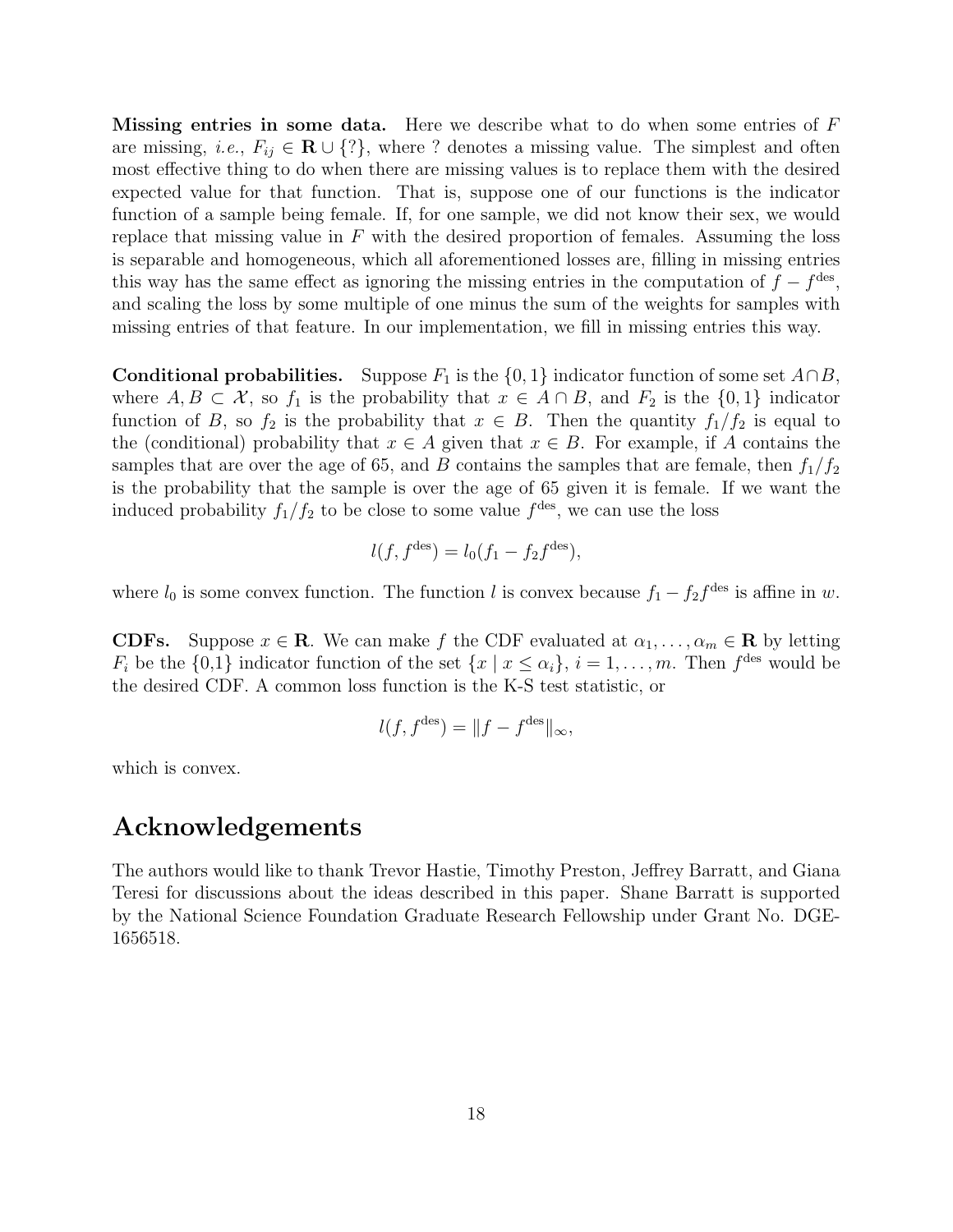# References

- <span id="page-18-0"></span>[1] Thomas Lumley. Complex surveys: a guide to analysis using R, volume 565. John Wiley & Sons, 2011.
- <span id="page-18-1"></span>[2] Stephen Boyd and Lieven Vandenberghe. Convex Optimization. Cambridge University Press, 2004.
- <span id="page-18-2"></span>[3] Richard Valliant, Jill Dever, and Frauke Kreuter. Practical tools for designing and weighting survey samples. Springer, 2013.
- <span id="page-18-3"></span>[4] Jerzy Neyman. On the two different aspects of the representative method: the method of stratified sampling and the method of purposive selection. Journal of the Royal Statistical Society, 96(4):558–625, 1934.
- <span id="page-18-4"></span>[5] David Holt and Fred Smith. Post stratification. Journal of the Royal Statistical Society: Series A (General), 142(1):33–46, 1979.
- <span id="page-18-5"></span>[6] Udny Yule. On the methods of measuring association between two attributes. Journal of the Royal Statistical Society, 75(6):579–652, 1912.
- <span id="page-18-6"></span>[7] J Kruithof. Telefoonverkeersrekening. De Ingenieur, 52:15–25, 1937.
- <span id="page-18-7"></span>[8] William Deming and Frederick Stephan. On a least squares adjustment of a sampled frequency table when the expected marginal totals are known. The Annals of Mathematical Statistics, 11(4):427–444, 1940.
- <span id="page-18-8"></span>[9] Andrew Mercer, Arnold Lau, and Courtney Kennedy. How different weighting methods work. [https://www.pewresearch.org/methods/2018/01/26/](https://www.pewresearch.org/methods/2018/01/26/how-different-weighting-methods-work/) [how-different-weighting-methods-work/](https://www.pewresearch.org/methods/2018/01/26/how-different-weighting-methods-work/), 2018.
- <span id="page-18-9"></span>[10] Jean-Claude Deville, Carl-Erik Särndal, and Olivier Sautory. Generalized raking procedures in survey sampling. Journal of the American Statistical Association, 88(423):1013– 1020, 1993.
- <span id="page-18-10"></span>[11] Yee Teh and Max Welling. On improving the efficiency of the iterative proportional fitting procedure. In AIStats, 2003.
- <span id="page-18-11"></span>[12] Anqi Fu, Balasubramanian Narasimhan, and Stephen Boyd. CVXR: An R package for disciplined convex optimization. In Journal of Statistical Software, 2019.
- <span id="page-18-12"></span>[13] Yiyuan She and Shao Tang. Iterative proportional scaling revisited: a modern optimization perspective. Journal of Computational and Graphical Statistics, 28(1):48–60, 2019.
- <span id="page-18-13"></span>[14] Jelke Bethlehem and Wouter Keller. Linear weighting of sample survey data. Journal of Official Statistics, 3(2):141–153, 1987.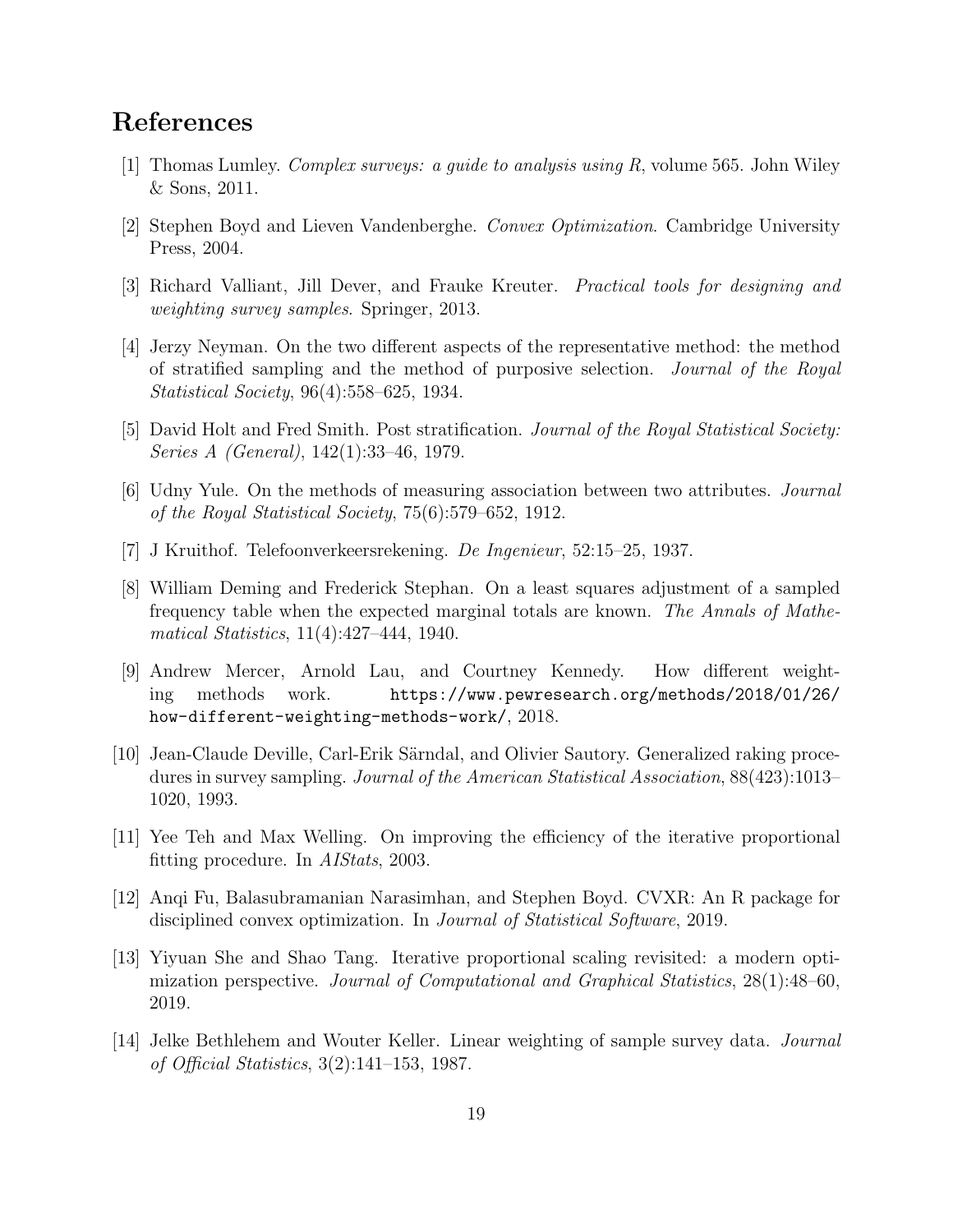- <span id="page-19-0"></span>[15] James Lepkowski, Graham Kalton, and Daniel Kasprzyk. Weighting adjustments for partial nonresponse in the 1984 SIPP panel. In Proceedings of the Section on Survey Research Methods, pages 296–301. American Statistical Association Washington, DC, 1989.
- <span id="page-19-1"></span>[16] Vincent Iannacchione, Jennifer Milne, and Ralph Folsom. Response probability weight adjustments using logistic regression. In Proceedings of the Survey Research Methods Section, American Statistical Association, volume 20, pages 637–642, 1991.
- <span id="page-19-2"></span>[17] Graham Kalton and Ismael Flores-Cervantes. Weighting methods. Journal of Official Statistics, 19(2):81, 2003.
- <span id="page-19-3"></span>[18] Michal Daszykowski, Beata Walczak, and Desire Massart. Representative subset selection. Analytica Chimica Acta, 468(1):91–103, 2002.
- <span id="page-19-4"></span>[19] Daniel Horvitz and Donovan Thompson. A generalization of sampling without replacement from a finite universe. Journal of the American Statistical Association, 47(260):663–685, 1952.
- <span id="page-19-5"></span>[20] Pierre Lavallée and Jean-François Beaumont. Why we should put some weight on weights. Survey Methods: Insights from the Field (SMIF), 2015.
- <span id="page-19-6"></span>[21] Leslie Kish. Weighting for unequal pi. Journal of Official Statistics, 8(2):183–200, 1992.
- <span id="page-19-7"></span>[22] James Heckman. The common structure of statistical models of truncation, sample selection and limited dependent variables and a simple estimator for such models. In Annals of Economic and Social Measurement, volume 5, pages 475–492. NBER, 1976.
- <span id="page-19-8"></span>[23] Richard Karp. Reducibility among combinatorial problems. In Complexity of Computer Computations, pages 85–103. Springer US, Boston, MA, 1972.
- <span id="page-19-9"></span>[24] Alexander Domahidi, Eric Chu, and Stephen Boyd. ECOS: An SOCP solver for embedded systems. In 2013 European Control Conference (ECC), pages 3071–3076, Zurich, July 2013. IEEE.
- <span id="page-19-10"></span>[25] Gurobi Optimization. GUROBI optimizer reference manual. [https://www.gurobi.](https://www.gurobi.com/wp-content/plugins/hd_documentations/documentation/9.0/refman.pdf) [com/wp-content/plugins/hd\\_documentations/documentation/9.0/refman.pdf](https://www.gurobi.com/wp-content/plugins/hd_documentations/documentation/9.0/refman.pdf), 2020.
- <span id="page-19-11"></span>[26] MOSEK ApS. MOSEK modeling cookbook. [https://docs.mosek.com/](https://docs.mosek.com/MOSEKModelingCookbook.pdf) [MOSEKModelingCookbook.pdf](https://docs.mosek.com/MOSEKModelingCookbook.pdf), 2020.
- <span id="page-19-12"></span>[27] Scott Chen, David Donoho, and Michael Saunders. Atomic decomposition by basis pursuit. SIAM Review, 43(1):129–159, 2001.
- <span id="page-19-13"></span>[28] Michael Grant and Stephen Boyd. Graph implementations for nonsmooth convex programs. In Recent Advances in Learning and Control, Lecture Notes in Control and Information Sciences, pages 95–110. Springer-Verlag Limited, 2008.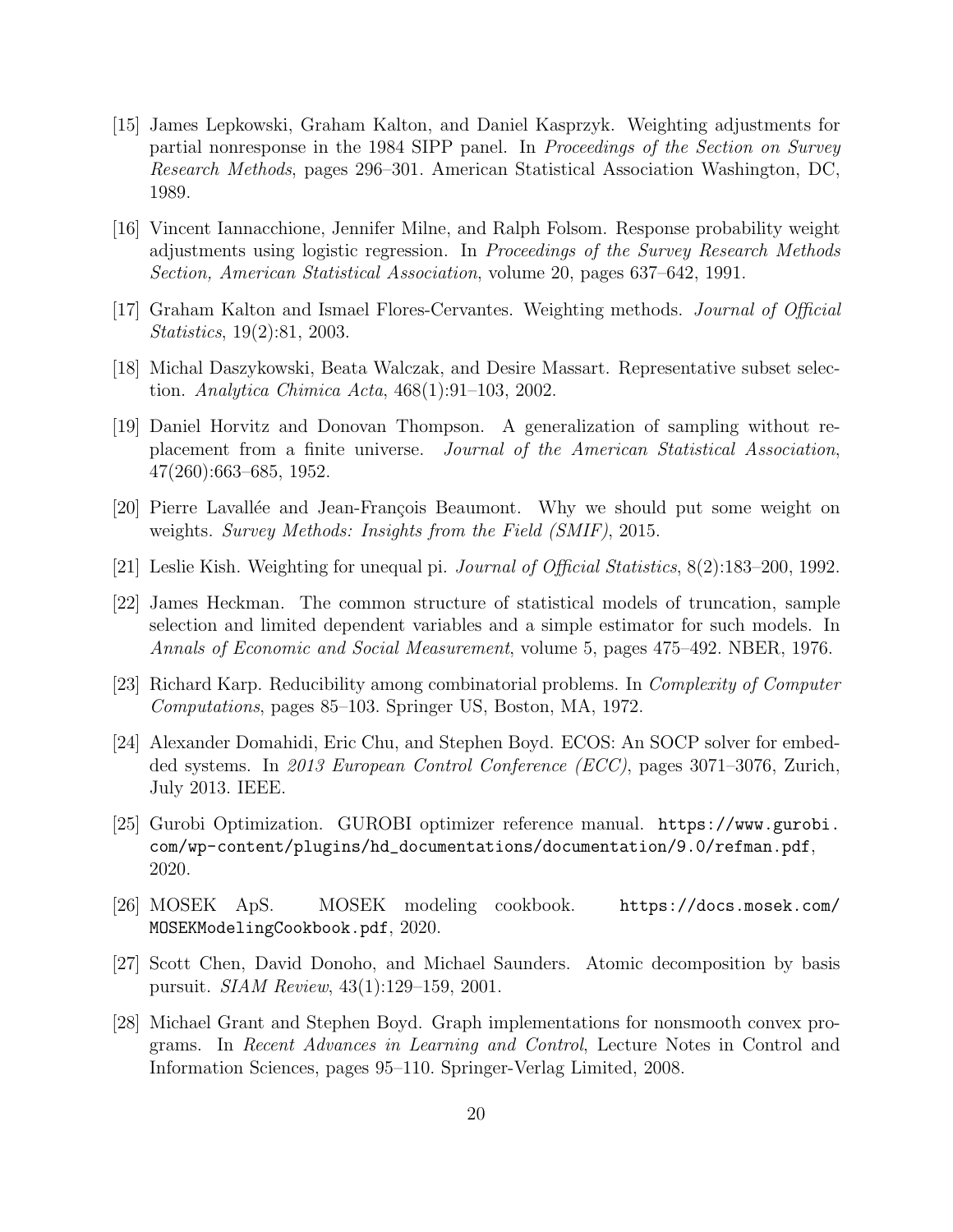- <span id="page-20-0"></span>[29] Michael Grant and Stephen Boyd. CVX: Matlab software for disciplined convex programming, version 2.1, 2014.
- <span id="page-20-1"></span>[30] Johan Lofberg. YALMIP: A toolbox for modeling and optimization in MATLAB. In IEEE International Conference on Robotics and Automation, pages 284–289. IEEE, 2004.
- <span id="page-20-2"></span>[31] Steven Diamond and Stephen Boyd. CVXPY: A Python-embedded modeling language for convex optimization. Journal of Machine Learning Research, 17(83):1–5, 2016.
- <span id="page-20-3"></span>[32] Akshay Agrawal, Robin Verschueren, Steven Diamond, and Stephen Boyd. A rewriting system for convex optimization problems. Journal of Control and Decision, 5(1):42–60, 2018.
- <span id="page-20-4"></span>[33] Madeleine Udell, Karanveer Mohan, David Zeng, Jenny Hong, Steven Diamond, and Stephen Boyd. Convex optimization in Julia. Workshop on High Performance Technical Computing in Dynamic Languages, 2014.
- <span id="page-20-5"></span>[34] Bartolomeo Stellato, Goran Banjac, Paul Goulart, Alberto Bemporad, and Stephen Boyd. OSQP: An operator splitting solver for quadratic programs. Mathematical Programming Computation, pages 1–36, 2020.
- <span id="page-20-6"></span>[35] Brendan O'Donoghue, Eric Chu, Neal Parikh, and Stephen Boyd. Conic optimization via operator splitting and homogeneous self-dual embedding. Journal of Optimization Theory and Applications, 169(3):1042–1068, 2016.
- <span id="page-20-7"></span>[36] Stephen Boyd, Neal Parikh, Eric Chu, Borja Peleato, and Jonathan Eckstein. Distributed Optimization and Statistical Learning via the Alternating Direction Method of Multipliers. Foundations and Trends $\mathbb R$  in Machine Learning, 3(1):1–122, 2010.
- <span id="page-20-8"></span>[37] Steven Diamond, Reza Takapoui, and Stephen Boyd. A general system for heuristic minimization of convex functions over non-convex sets. Optimization Methods and Software, 33(1):165–193, 2018.
- <span id="page-20-9"></span>[38] Neal Parikh and Stephen Boyd. Block splitting for distributed optimization. Mathematical Programming Computation, 6(1):77–102, 2014.
- <span id="page-20-10"></span>[39] Christopher Fougner and Stephen Boyd. Parameter selection and preconditioning for a graph form solver. In Emerging Applications of Control and Systems Theory, pages 41–61. Springer, 2018.
- <span id="page-20-11"></span>[40] Neal Parikh and Stephen Boyd. Proximal Algorithms. Foundations and Trends <sup>R</sup> in Optimization, 1(3):127–239, 2014.
- <span id="page-20-12"></span>[41] Guillermo Angeris, Jelena Vučković, and Stephen Boyd. Computational bounds for photonic design. ACS Photonics, 6(5):1232–1239, May 2019.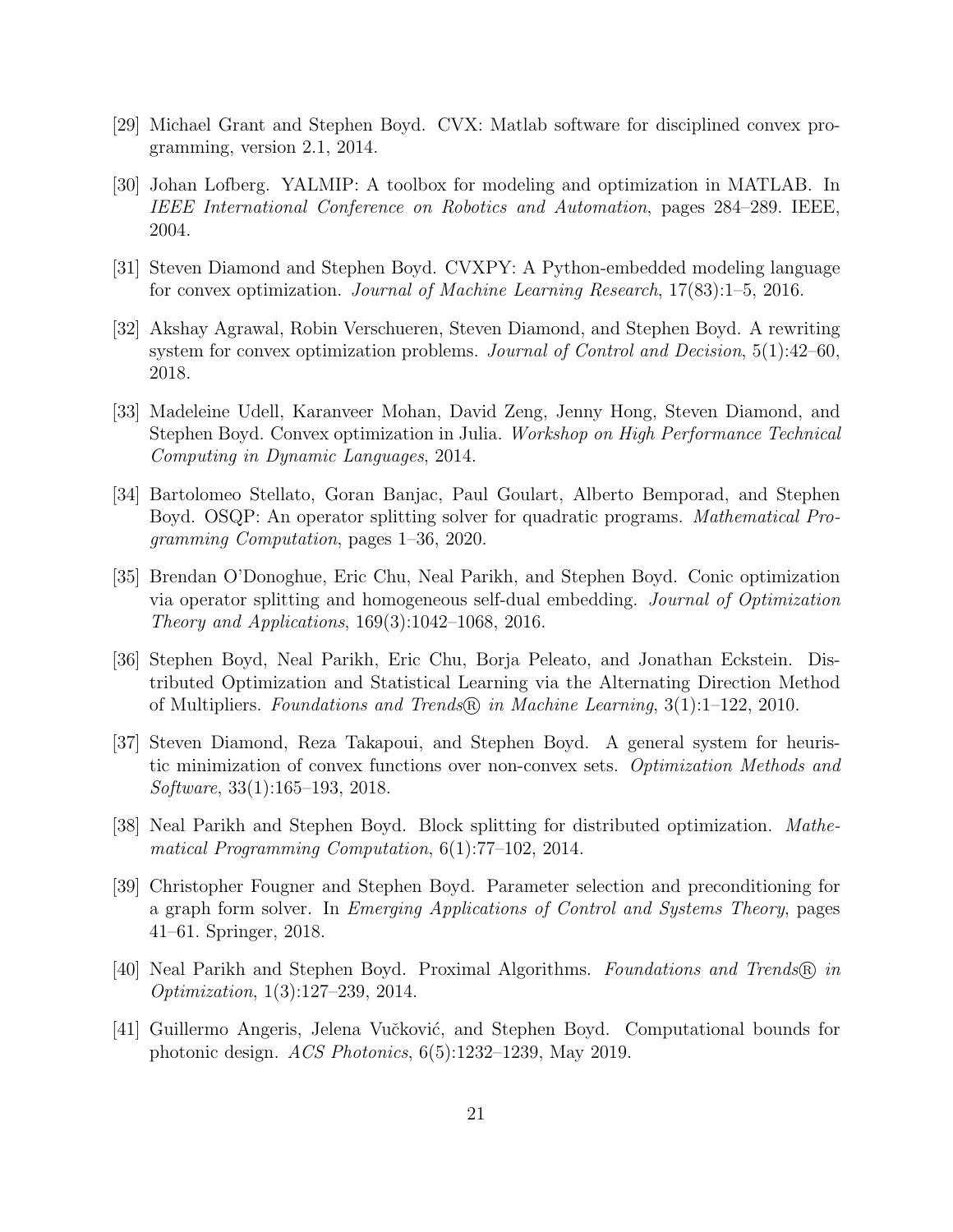- <span id="page-21-0"></span>[42] Robert Vanderbei. Symmetric quasidefinite matrices. SIAM Journal on Optimization, 5(1):100–113, 1995.
- <span id="page-21-1"></span>[43] Neal Parikh and Stephen Boyd. proximal Github repository. [https://github.com/](https://github.com/cvxgrp/proximal) [cvxgrp/proximal](https://github.com/cvxgrp/proximal), 2013.
- <span id="page-21-2"></span>[44] Lorenzo Stella, Niccolo Antonello, and Mattias Falt. ProximalOperators.jl. [https:](https://github.com/kul-forbes/ProximalOperators.jl) [//github.com/kul-forbes/ProximalOperators.jl](https://github.com/kul-forbes/ProximalOperators.jl), 2020.
- <span id="page-21-3"></span>[45] Johann Lambert. Observations variae in mathesin puram. Acta Helvitica, physicomathematico-anatomico-botanico-medica, 3:128–168, 1758.
- <span id="page-21-4"></span>[46] Stéfan van der Walt, Chris Colbert, and Gael Varoquaux. The NumPy array: a structure for efficient numerical computation. Computing in Science & Engineering,  $13(2):22$ , 2011.
- <span id="page-21-5"></span>[47] Eric Jones, Travis Oliphant, and Pearu Peterson. SciPy: Open source scientific tools for Python, 2001.
- <span id="page-21-6"></span>[48] Wes McKinney. Data structures for statistical computing in Python. In Proceedings of the 9th Python in Science Conference, pages 56 – 61, 2010.
- <span id="page-21-7"></span>[49] Bartolomeo Stellato, Goran Banjac, Paul Goulart, Alberto Bemporad, and Stephen Boyd. qdldl: A free LDL factorization routine. [https://github.com/oxfordcontrol/](https://github.com/oxfordcontrol/qdldl) [qdldl](https://github.com/oxfordcontrol/qdldl), 2020.
- <span id="page-21-8"></span>[50] Center for Disease Control and Prevention (CDC). Behavioral Risk Factor Surveillance System Survey Data, 2018.
- <span id="page-21-9"></span>[51] Center for Disease Control and Prevention (CDC). LLCP 2018 codebook report. [https://www.cdc.gov/brfss/annual\\_data/2018/pdf/codebook18\\_](https://www.cdc.gov/brfss/annual_data/2018/pdf/codebook18_llcp-v2-508.pdf) [llcp-v2-508.pdf](https://www.cdc.gov/brfss/annual_data/2018/pdf/codebook18_llcp-v2-508.pdf), 2018.
- <span id="page-21-10"></span>[52] Andrey Kolmogorov. Sulla determinazione empírica di uma legge di distribuzione. 1933.
- <span id="page-21-11"></span>[53] Martin Wittenberg. An introduction to maximum entropy and minimum cross-entropy estimation using stata. The Stata Journal: Promoting Communications on Statistics and Stata, 10(3):315–330, September 2010.
- <span id="page-21-12"></span>[54] Yvonn Bishop, Stephen Fienberg, and Paul Holland. Discrete Multivariate Analysis. Springer, New York, 2007.
- <span id="page-21-13"></span>[55] Paul Tseng. Convergence of a block coordinate descent method for nondifferentiable minimization. Journal of Optimization Theory and Applications, 109(3):475–494, 2001.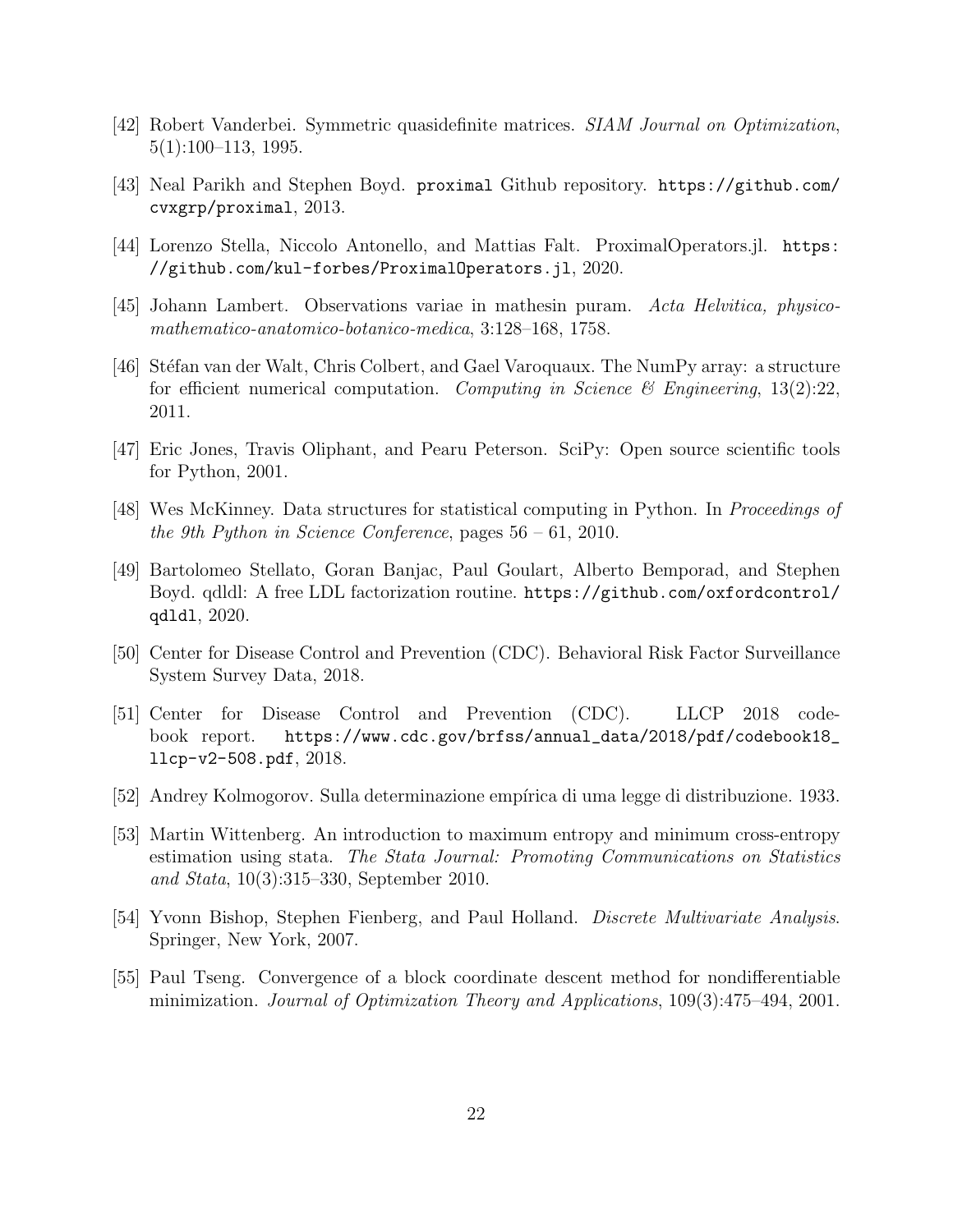### <span id="page-22-0"></span>A Iterative proportional fitting

The connection between iterative proportional fitting, initially proposed by [\[8\]](#page-18-7) and the maximum entropy weighting problem has long been known and has been explored by many authors [\[11,](#page-18-10) [12,](#page-18-11) [13,](#page-18-12) [53,](#page-21-11) [54\]](#page-21-12). We provide a similar presentation to [\[13,](#page-18-12)  $\S 2.1$ ], though we show that the iterative proportional fitting algorithm that is commonly implemented is actually a block coordinate descent algorithm on the dual variables, rather than a direct coordinate descent algorithm. Writing this update in terms of the primal variables gives exactly the usual iterative proportional fitting update over the marginal distribution of each property.

Maximum entropy problem. In particular, we will analyze the application of block coordinate descent on the dual of the problem

<span id="page-22-1"></span>minimize 
$$
\sum_{i=1}^{n} w_i \log w_i
$$
  
subject to  $Fw = f^{\text{des}}$   
 $\mathbf{1}^T w = 1, \quad w \ge 0,$  (6)

with variable  $w \in \mathbb{R}^n$ , where the problem data matrix is Boolean, *i.e.*,  $F \in \{0,1\}^{m \times n}$ . This is just the maximum entropy weighting problem given in §[3.1,](#page-5-0) but in the specific case where F is a matrix with Boolean entries.

**Selector matrices.** We will assume that we have several possible categories  $k = 1, \ldots, N$ which the user has stratified over, and we will define selector matrices  $S_k \in \{0,1\}^{p_k \times m}$  which 'pick out' the rows of  $F$  containing the properties for property  $k$ . For example, if the first three rows of F specify the data entries corresponding to the first property, then  $S_1$  would be a matrix such that

$$
S_1F = F_{1:3,1:n},
$$

and each column of  $S_1F$  is a unit vector; *i.e.*, a vector whose entries are all zeros except at a single entry, where it is one. This is the same as saying that, for some property  $k$ , each data point is allowed to be in exactly one of the  $p_k$  possible classes. Additionally, since this should be a proper probability distribution, we will also require that  $\mathbf{1}^T S_k f^{\text{des}} = 1$ , *i.e.*, the desired marginal distribution for property k should itself sum to 1.

Dual problem. To show that iterative proportional fitting is equivalent to block coordinate ascent, we first formulate the dual problem [\[2,](#page-18-1) Ch. 5]. The Lagrangian of [\(6\)](#page-22-1) is

$$
\mathcal{L}(w, \nu, \lambda) = \sum_{i=1}^{n} w_i \log w_i + \nu^T (Fw - f^{\text{des}}) + \lambda (\mathbf{1}^T w - 1),
$$

where  $\nu \in \mathbb{R}^n$  is the dual variable for the first constraint and  $\lambda \in \mathbb{R}$  is the dual variable for the normalization constraint. Note that we do not need to include the nonnegativity constraint on  $w_i$ , since the domain of  $w_i \log w_i$  is  $w_i \geq 0$ .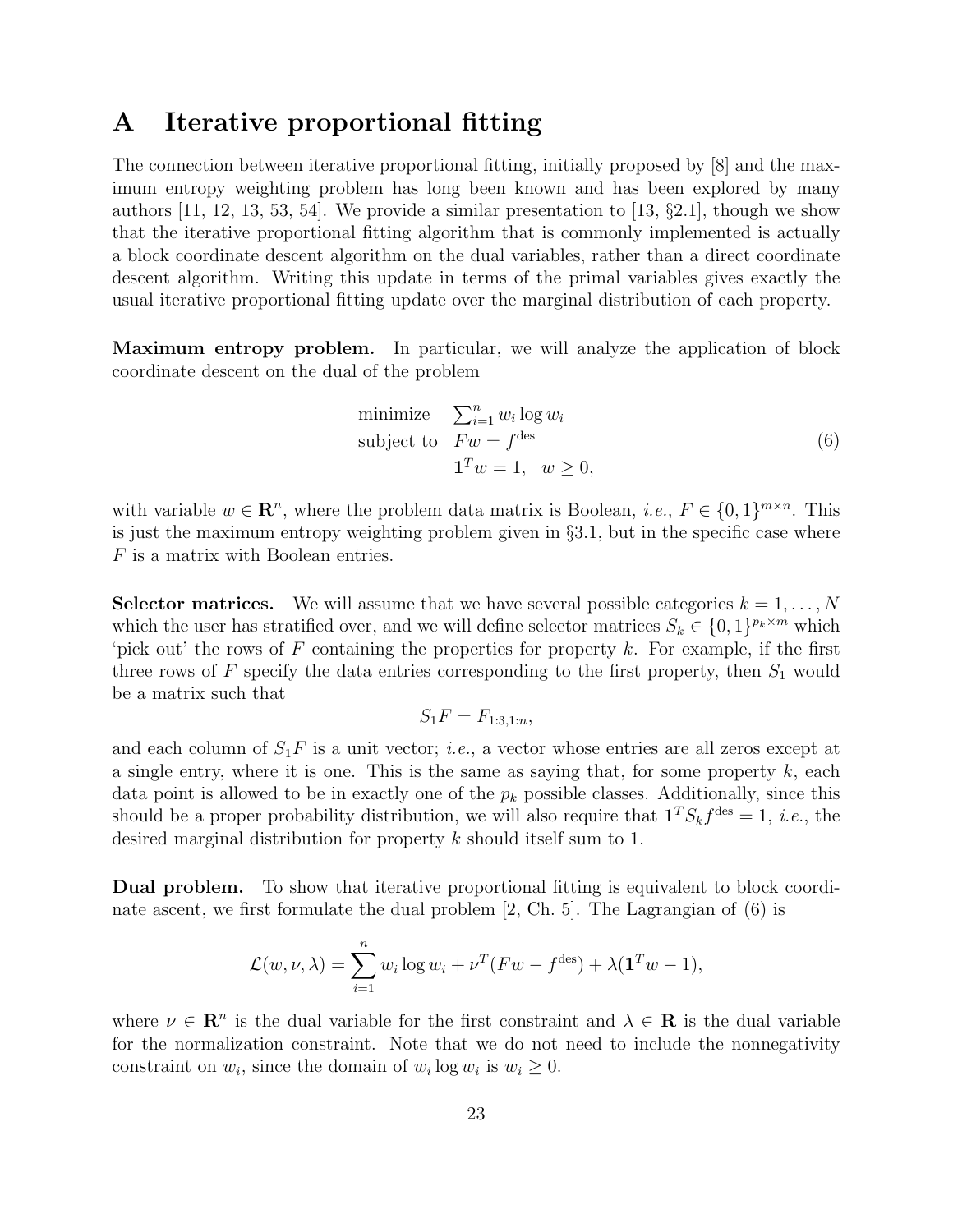The dual function [\[2,](#page-18-1) §5.1.2] is given by

<span id="page-23-0"></span>
$$
g(\nu,\lambda) = \inf_{w} \mathcal{L}(w,\nu,\lambda),\tag{7}
$$

which is easily computed using the Fenchel conjugate of the negative entropy  $(2, \S 3.3.1)$ :

<span id="page-23-2"></span>
$$
g(\nu,\lambda) = -\mathbf{1}^T \exp(-(1+\lambda)\mathbf{1} - F^T \nu) - \nu^T f^{\text{des}} - \lambda,\tag{8}
$$

where exp of a vector is interpreted componentwise. Note that the optimal weights  $w^*$  are exactly those given by

<span id="page-23-1"></span>
$$
w^* = \exp(-(1+\lambda)\mathbf{1} - F^T \nu). \tag{9}
$$

Strong duality. Because of strong duality, the maximum of the dual function [\(7\)](#page-23-0) has the same value as the optimal value of the original problem [\(6\)](#page-22-1) [\[2,](#page-18-1) §5.2.3]. Because of this, it suffices to find an optimal pair of dual variables,  $\lambda$  and  $\nu$ , which can then be used to find an optimal  $w^*$ , via [\(9\)](#page-23-1).

To do this, first partially maximize g with respect to  $\lambda$ , *i.e.*,

$$
g^{p}(\nu) = \sup_{\lambda} g(\nu, \lambda).
$$

We can find the minimum by differentiating  $(8)$  with respect to  $\lambda$  and setting the result to zero. This gives

$$
1 + \lambda^* = \log\left(\mathbf{1}^T \exp(-F^T \nu)\right)
$$

while

$$
g^{p}(\nu) = -\log(\mathbf{1}^{T} \exp(-F^{T}\nu)) - \nu^{T} f^{\text{des}}.
$$

This also implies that, after using the optimal  $\lambda^*$  in [\(9\)](#page-23-1),

<span id="page-23-3"></span>
$$
w^* = \frac{\exp(-F^T \nu)}{\mathbf{1}^T \exp(-F^T \nu)}.
$$
\n(10)

,

**Block coordinate ascent.** In order to maximize the dual function  $g^p$ , we will use the simple method of block coordinate ascent with respect to the dual variables corresponding to the constraints of each of the possible  $k$  categories. Equivalently, we will consider updates of the form

$$
\nu^{t+1} = \nu^t + S_t^T \xi^t, \quad t = 1, \dots, T,
$$

where  $\nu^t$  is the dual variable at iteration t, while  $\xi^t \in \mathbb{R}^{p_t}$  is the optimization variable we consider at iteration t. To simplify notation, we have used  $S_t$  to refer to the selector matrix at iteration t, if  $t \leq N$ , and otherwise set  $S_t = S_{(t-1 \mod N)+1}; i.e.,$  we choose the selector matrices in a round robin fashion. The updates result in an ascent algorithm, which is guaranteed to converge to the global optimum since  $g<sup>p</sup>$  is a smooth concave function [\[55\]](#page-21-13).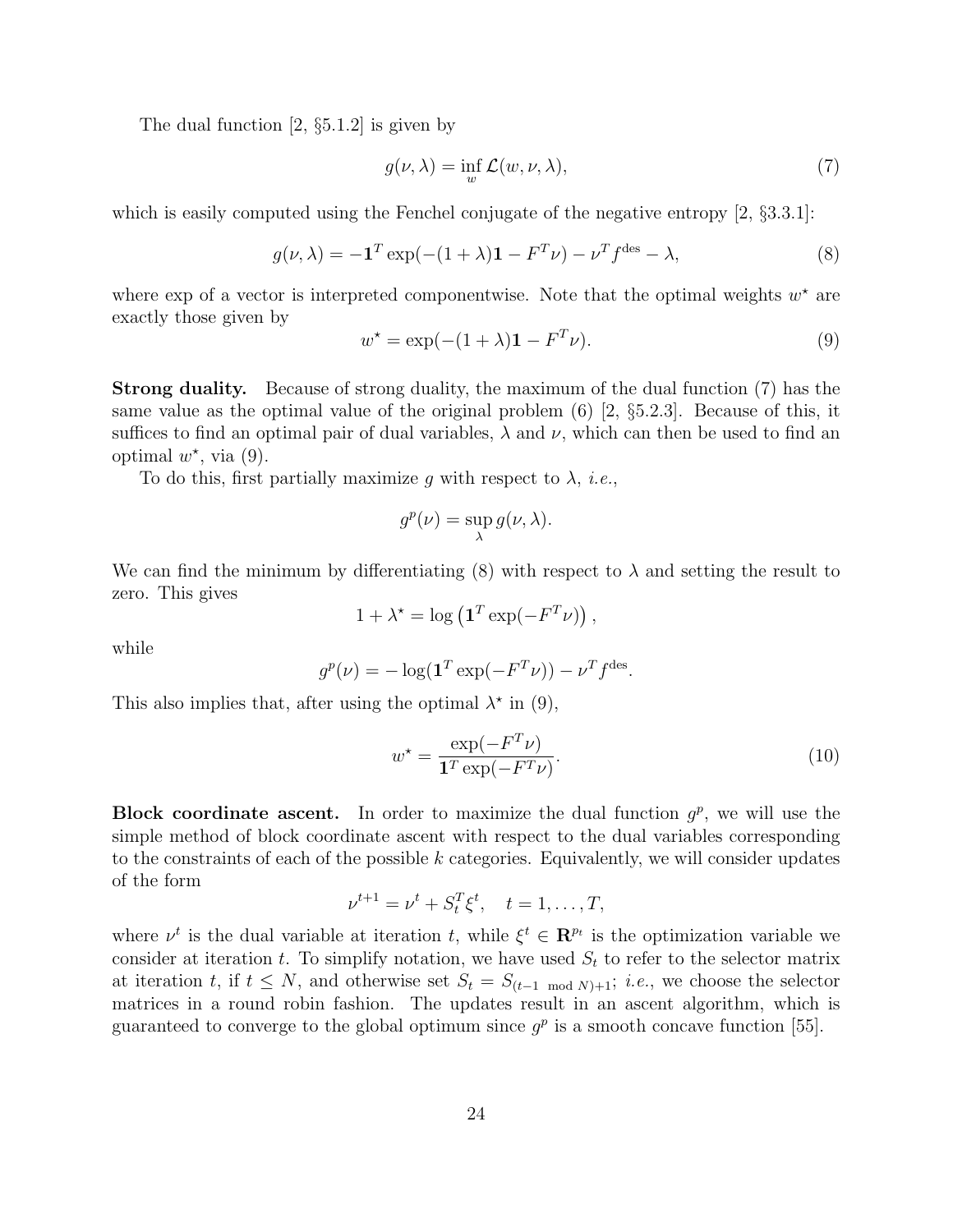**Block coordinate update.** In order to apply the update rule to  $g^p(\nu)$ , we first work out the optimal steps defined as

$$
\xi^t = \underset{\xi}{\text{argmax}} \ g^p(\nu^t + S_t^T \xi).
$$

To do this, set the gradient of  $g_p$  to zero,

$$
\nabla_{\xi} g^p(\nu^t + S_t^T \xi) = 0,
$$

which implies that

<span id="page-24-0"></span>
$$
\frac{\sum_{i=1}^{n} (S_t f_i) \exp(-f_i^T \nu^t - f_i^T S_t^T \xi)}{\sum_{i=1}^{n} \exp(-f_i^T \nu^t - f_i^T S_t^T \xi)} = Sf^{\text{des}},
$$
\n(11)

where  $f_i$  is the *i*th column of  $F$  and the division is understood to be elementwise.

To simplify this expression, note that, for any unit basis vector  $x \in \mathbb{R}^m$  (*i.e.*,  $x_i = 1$  for some  $i$  and  $0$ , otherwise), we have the simple equality,

$$
x \exp(x^T \xi) = x \circ \exp(\xi),
$$

where  $\circ$  indicates the elementwise product of two vectors. Using this result with  $x = S_t f_i$ on each term of the numerator from the left hand side of [\(11\)](#page-24-0) gives

$$
\sum_{i=1}^{n} (S_t f_i) \exp(-f_i^T \nu^t - f_i^T S_t^T \xi) = \exp(-\xi) \circ \left(\sum_{i=1}^{n} \exp(-f_i^T \nu^t) S_t f_i\right) = \exp(-\xi) \circ y,
$$

where we have defined  $y = \sum_{i=1}^{m} \exp(-f_i^T \nu^t) S f_i$  for notational convenience. We can then rewrite  $(11)$  in terms of y by multiplying the denominator on both sides of the expression:

$$
\exp(-\xi) \circ y = (\exp(-\xi)^T y) S_t f^{\text{des}},
$$

which implies that

$$
\frac{y \circ \exp(-\xi)}{\mathbf{1}^T (y \circ \exp(-\xi))} = S_t f^{\text{des}}.
$$

Since  $\mathbf{1}^T S_t f^{\text{des}} = 1$ , then

$$
y \circ \exp(-\xi) = S_t f^{\text{des}},
$$

or, after solving for  $\xi$ ,

$$
\xi = -\log\left(\mathbf{diag}(y)^{-1}S_tf^{\text{des}}\right),\,
$$

where the logarithm is taken elementwise. The resulting block coordinate ascent update can be written as

<span id="page-24-1"></span>
$$
\nu^{t+1} = \nu^t - S_t^T \log \left( \frac{S_t f^{des}}{\sum_{i=1}^n \exp(-f_i^T \nu^t) S_t f_i} \right),\tag{12}
$$

where the logarithm and division are performed elementwise. This update can be interpreted as changing  $\nu$  in the entries corresponding to the constraints given by property t by adding the log difference between the desired distribution and the (unnormalized) marginal distribution for this property suggested by the previous update. This follows from [\(10\)](#page-23-3), which implies  $w_i^t \propto \exp(-f_i^T \nu^t)$  for each  $i = 1, \ldots, n$ , where  $w^t$  is the distribution suggested by  $\nu^t$  at iteration t.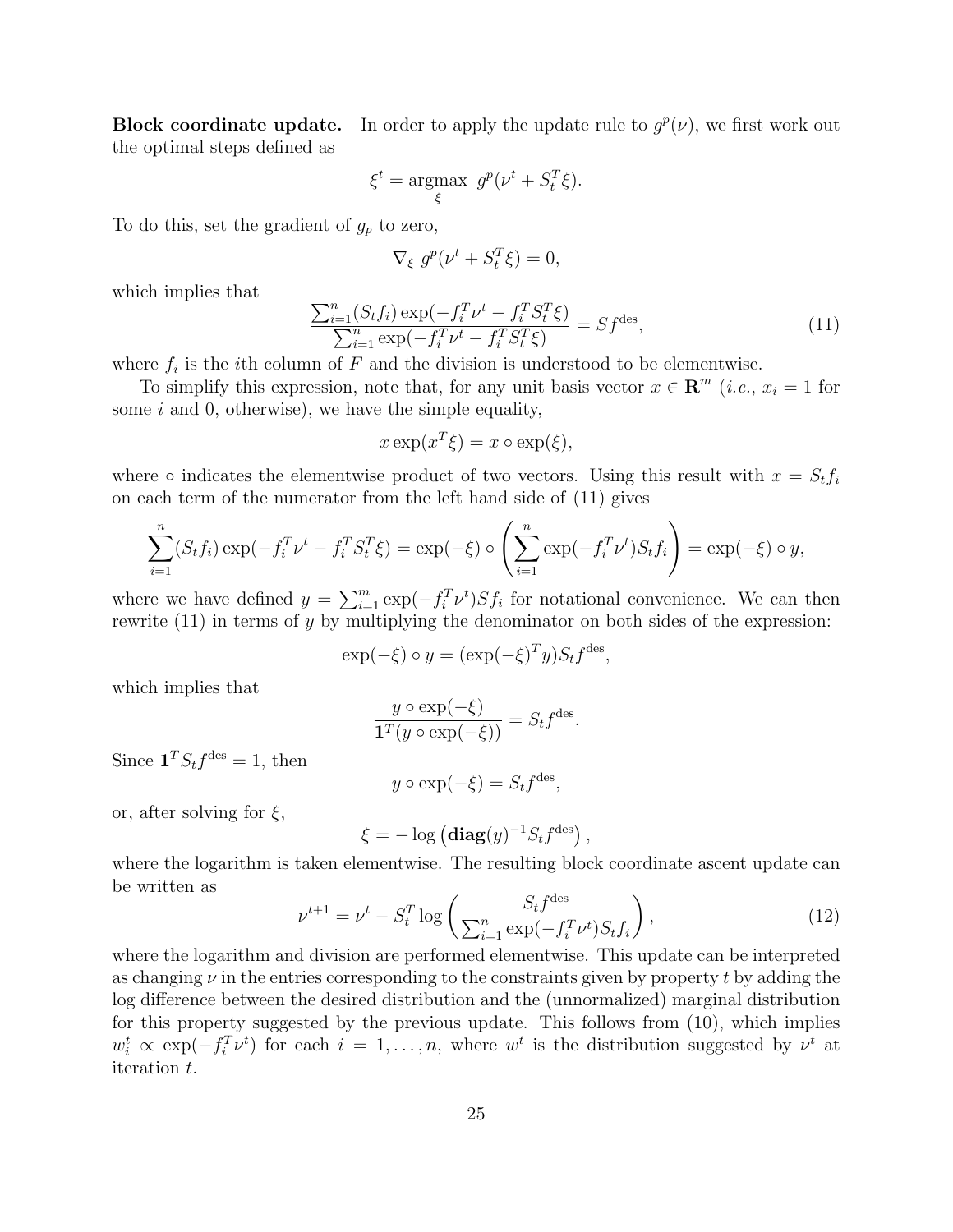**Resulting update over w.** We can rewrite the update for the dual variables  $\nu$  as a multiplicative update for the primal variable  $w$ , which is exactly the update given by the iterative proportional fitting algorithm. More specifically, from [\(10\)](#page-23-3),

$$
w_i^{t+1} = \frac{\exp(-f_i^T \nu^{t+1})}{\sum_{i=1}^n \exp(-f_i^T \nu^{t+1})}.
$$

For notational convenience, we will write  $x_{ti} = S_t f_i$ , which is a unit vector denoting the category to which data point  $i$  belongs to, for property  $t$ . Plugging update [\(12\)](#page-24-1) gives, after some algebra,

$$
\exp(-f_i^T \nu^{t+1}) = \exp(-f_i^T \nu^t) \frac{\exp(x_{ti}^T \log(S_t f^{des}))}{\exp\left(x_{ti}^T \log(\sum_{j=1}^n \exp(-f_j^T \nu^t) x_{tj})\right)}.
$$

Since  $x_{ti}$  is a unit vector, then  $\exp(x_{ti}^T \log(y)) = x_{ti}^T y$  for any vector  $y > 0$ , so

$$
\exp(-f_i^T \nu^{t+1}) = \exp(-f_i^T \nu^t) \frac{x_{ti}^T S_t f^{des}}{\sum_{j=1}^n \exp(-f_j^T \nu^t) x_{ti}^T x_{tj}}.
$$

Finally, using  $(10)$  with  $\nu^t$  gives

$$
w_i^{t+1} = w_i^t \frac{x_{ti}^T S_t f^{des}}{\sum_{j=1}^n w_j^t (x_{ti}^T x_{tj})},
$$

which is exactly the multiplicative update of the iterative proportional fitting algorithm, performed for property t.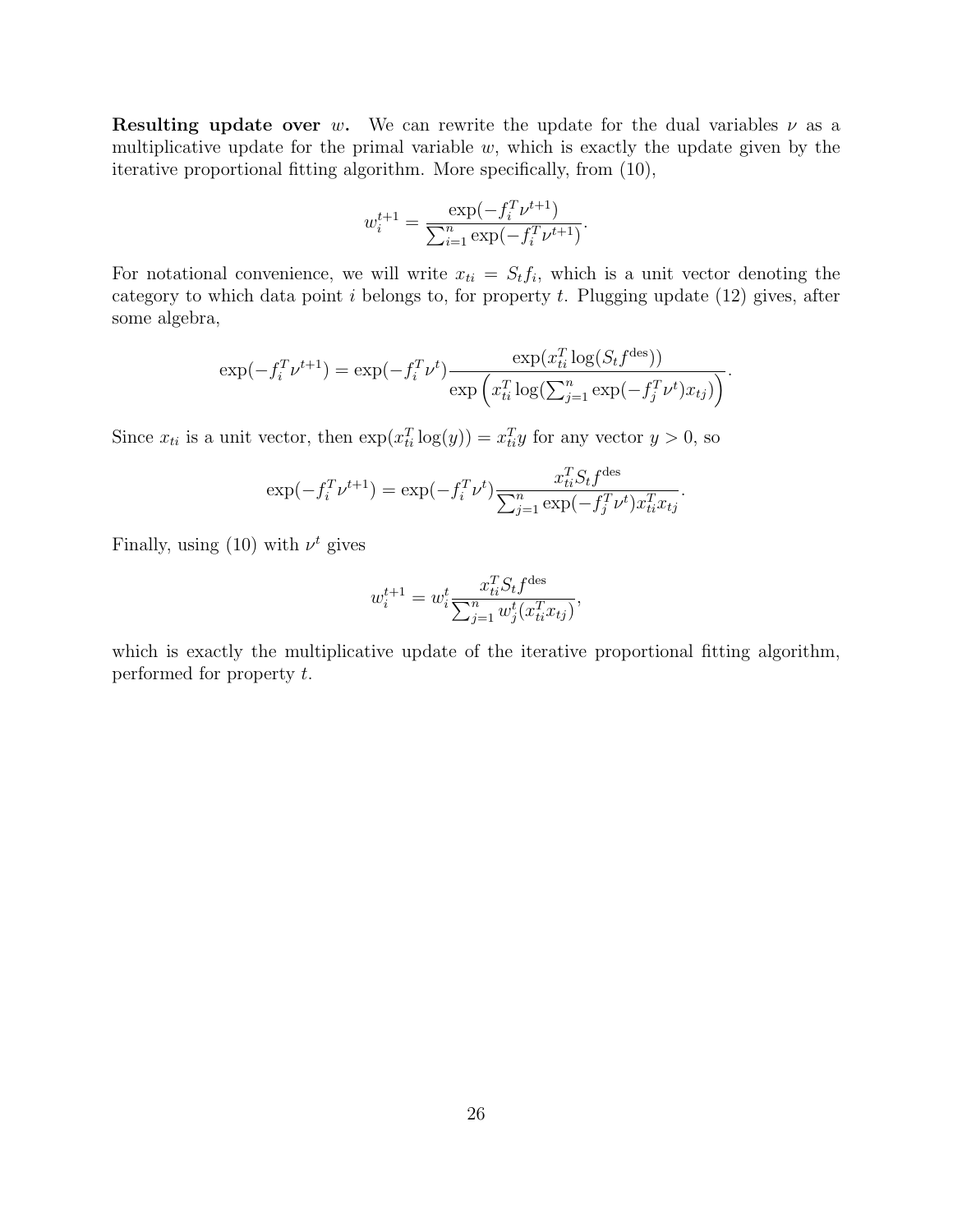# <span id="page-26-0"></span>B Expected values of BRFSS data

| Male | Female |  |  |  |
|------|--------|--|--|--|
| 45.2 | 54.8   |  |  |  |

Table 1: Desired sex values in percentages.

Table 2: Desired education and income values in percentages.

| Education                            |       |       | 0-10k 10-15k 15-20k 20-25k 25-35k 35-50k 50-75k 70k+ |       |       |       |       |        |
|--------------------------------------|-------|-------|------------------------------------------------------|-------|-------|-------|-------|--------|
| Elementary                           |       |       | $0.455$ $0.355$ $0.432$ $0.344$ $0.266$              |       |       | 0.168 | 0.084 | 0.096  |
| High School 1.877 2.059 3.064 3.702  |       |       |                                                      |       | 3.941 | 4.313 | 3.876 | 4.730  |
| Some College 1.172 1.440 2.098 2.861 |       |       |                                                      |       | 3.602 | 4.752 | 5.198 | 7.992  |
| College                              | 0.552 | 0.666 | 1.024                                                | 1.653 | 2.547 | 4.691 | 7.415 | 22.576 |

Table 3: Desired reported health values in percentages.

|       | Excellent Very Good Good Fair Poor |                |  |
|-------|------------------------------------|----------------|--|
| 16.48 | 32.6                               | 31.7 13.93 5.3 |  |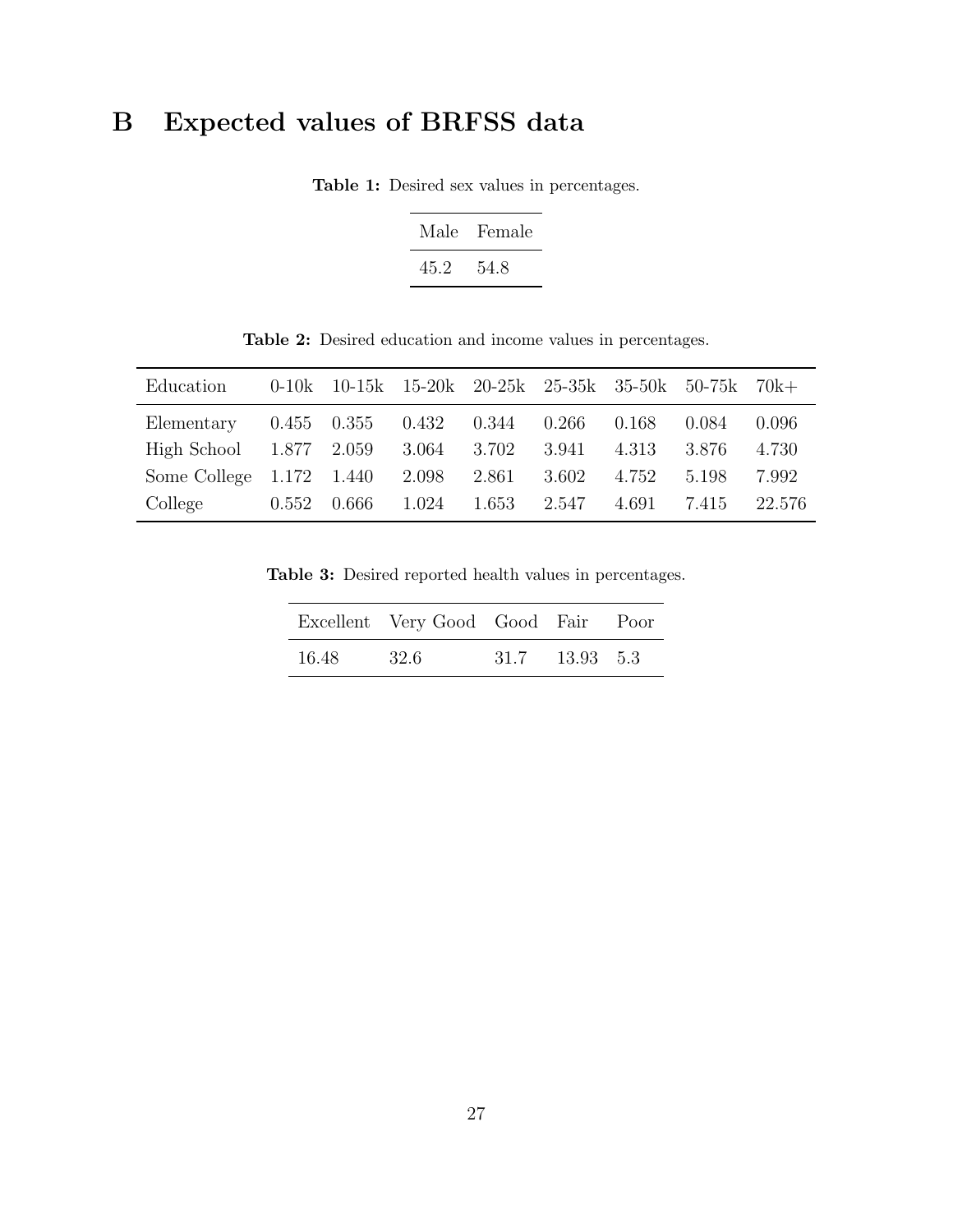| State                  | 18-24 | 25-34 | 35-44 | 45-54 | 55-65 | $65+$ |
|------------------------|-------|-------|-------|-------|-------|-------|
| АK                     | 0.040 | 0.069 | 0.083 | 0.091 | 0.147 | 0.200 |
| AL                     | 0.070 | 0.139 | 0.176 | 0.239 | 0.332 | 0.553 |
| AR                     | 0.039 | 0.085 | 0.099 | 0.152 | 0.240 | 0.610 |
| AΖ                     | 0.095 | 0.184 | 0.195 | 0.259 | 0.374 | 0.741 |
| CA                     | 0.260 | 0.453 | 0.458 | 0.443 | 0.486 | 0.625 |
| CO                     | 0.127 | 0.243 | 0.262 | 0.310 | 0.410 | 0.683 |
| CT                     | 0.102 | 0.200 | 0.241 | 0.435 | 0.558 | 0.913 |
| $\overline{\text{DC}}$ | 0.042 | 0.107 | 0.128 | 0.166 | 0.188 | 0.374 |
| DE                     | 0.072 | 0.120 | 0.144 | 0.185 | 0.253 | 0.422 |
| FL                     | 0.201 | 0.367 | 0.369 | 0.509 | 0.657 | 1.382 |
| GА                     | 0.157 | 0.257 | 0.290 | 0.346 | 0.419 | 0.658 |
| GU                     | 0.035 | 0.051 | 0.055 | 0.077 | 0.076 | 0.081 |
| ΗI                     | 0.119 | 0.212 | 0.241 | 0.291 | 0.361 | 0.582 |
| IA                     | 0.148 | 0.228 | 0.280 | 0.330 | 0.426 | 0.673 |
| ID                     | 0.062 | 0.096 | 0.098 | 0.110 | 0.155 | 0.326 |
| IL                     | 0.097 | 0.163 | 0.171 | 0.203 | 0.235 | 0.344 |
| IN                     | 0.084 | 0.145 | 0.168 | 0.274 | 0.370 | 0.698 |
| ΚS                     | 0.151 | 0.249 | 0.275 | 0.371 | 0.503 | 0.924 |

Table 4: Desired state and age values in percentages. Continued on next page.